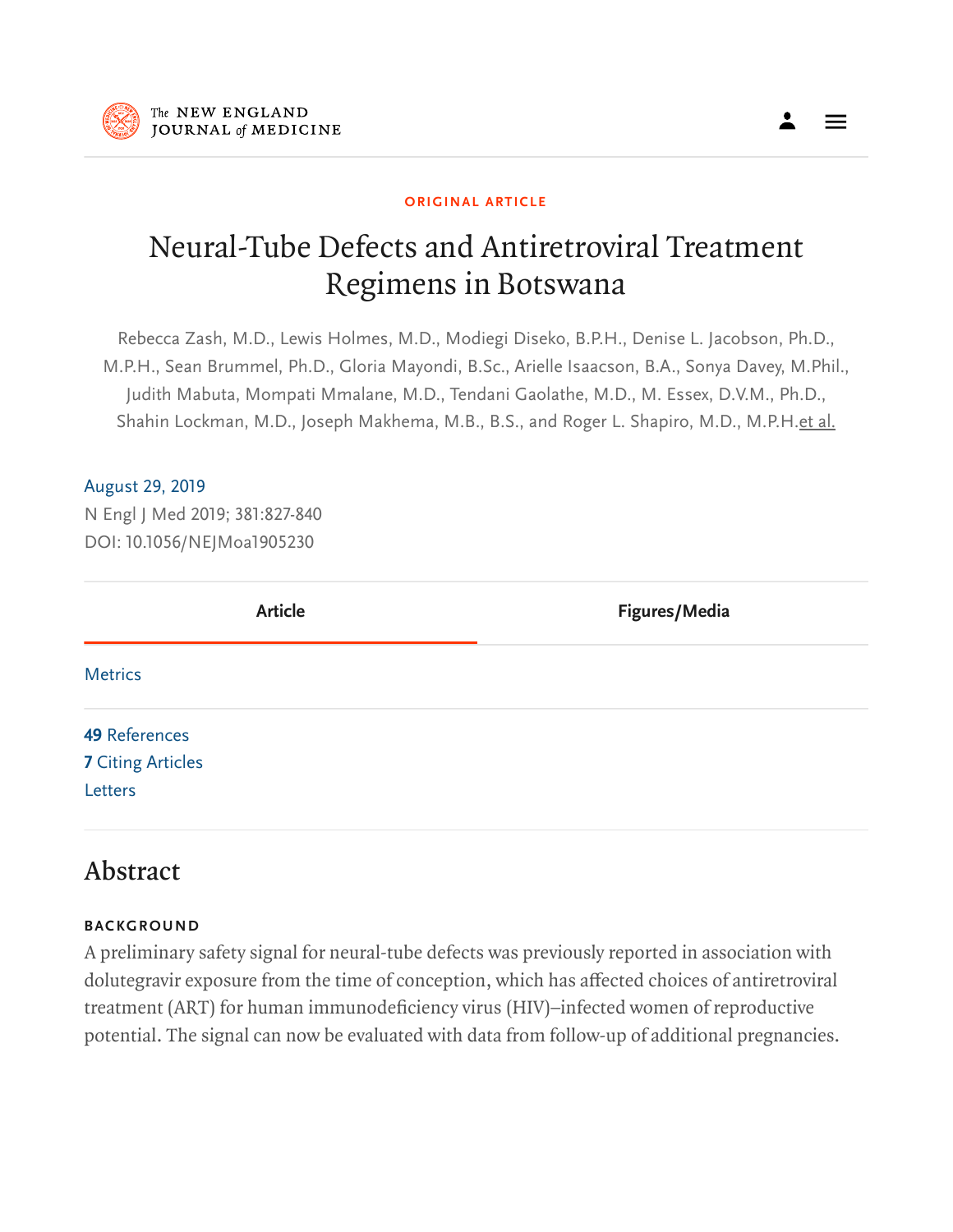#### METHODS

We conducted birth-outcomes surveillance at hospitals throughout Botswana, expanding from 8 to 18 sites in 2018. Trained midwives performed surface examinations of all live-born and stillborn infants. Research assistants photographed abnormalities after maternal consent was obtained. The prevalence of neural-tube defects and major external structural defects according to maternal HIV infection and ART exposure status was determined. In the primary analyses, we used the Newcombe method to evaluate differences in prevalence with 95% confidence intervals.

#### RESULTS

From August 2014 through March 2019, surveillance captured 119,477 deliveries; 119,033 (99.6%) had an infant surface examination that could be evaluated, and 98 neural-tube defects were identified (0.08% of deliveries). Among 1683 deliveries in which the mother was taking dolutegravir at conception, 5 neural-tube defects were found (0.30% of deliveries); the defects included two instances of myelomeningocele, one of anencephaly, one of encephalocele, and one of iniencephaly. In comparison, 15 neural-tube defects were found among 14,792 deliveries (0.10%) in which the mother was taking any non-dolutegravir ART at conception, 3 among 7959 (0.04%) in which the mother was taking efavirenz at conception, 1 among 3840 (0.03%) in which the mother started dolutegravir treatment during pregnancy, and 70 among 89,372 (0.08%) in HIV-uninfected mothers. The prevalence of neural-tube defects was higher in association with dolutegravir treatment at conception than with non-dolutegravir ART at conception (difference, 0.20 percentage points; 95% confidence interval [CI], 0.01 to 0.59) or with other types of ART exposure. Major external structural defects were found in 0.95% of deliveries among women exposed to dolutegravir at conception and 0.68% of those among women exposed to nondolutegravir ART at conception (difference, 0.27 percentage points; 95% CI, −0.13 to 0.87).

#### **CONCLUSIONS**

The prevalence of neural-tube defects was slightly higher in association with dolutegravir exposure at conception than with other types of ART exposure at conception (3 per 1000 deliveries vs. 1 per 1000 deliveries). (Funded by the National Institutes of Health.)

### Introduction

EURAL-TUBE DEFECTS OCCUR BY THE END OF THE SIXTH WEEK OF PREC<br>(i.e., the fourth week after fertilization) and have been associated with exposure<br>specific drugs early in pregnancy.<sup>1</sup> Concerns about neural-tube defects amon eural-tube defects occur by the end of the sixth week of pregnancy (i.e., the fourth week after fertilization) and have been associated with exposure to specific drugs early in pregnancy. $^1$  Concerns about neural-tube defects among children primates<sup>2</sup> and from case reports in patients, $\mathrm{^{3-5}}$  but no subsequent clinical association was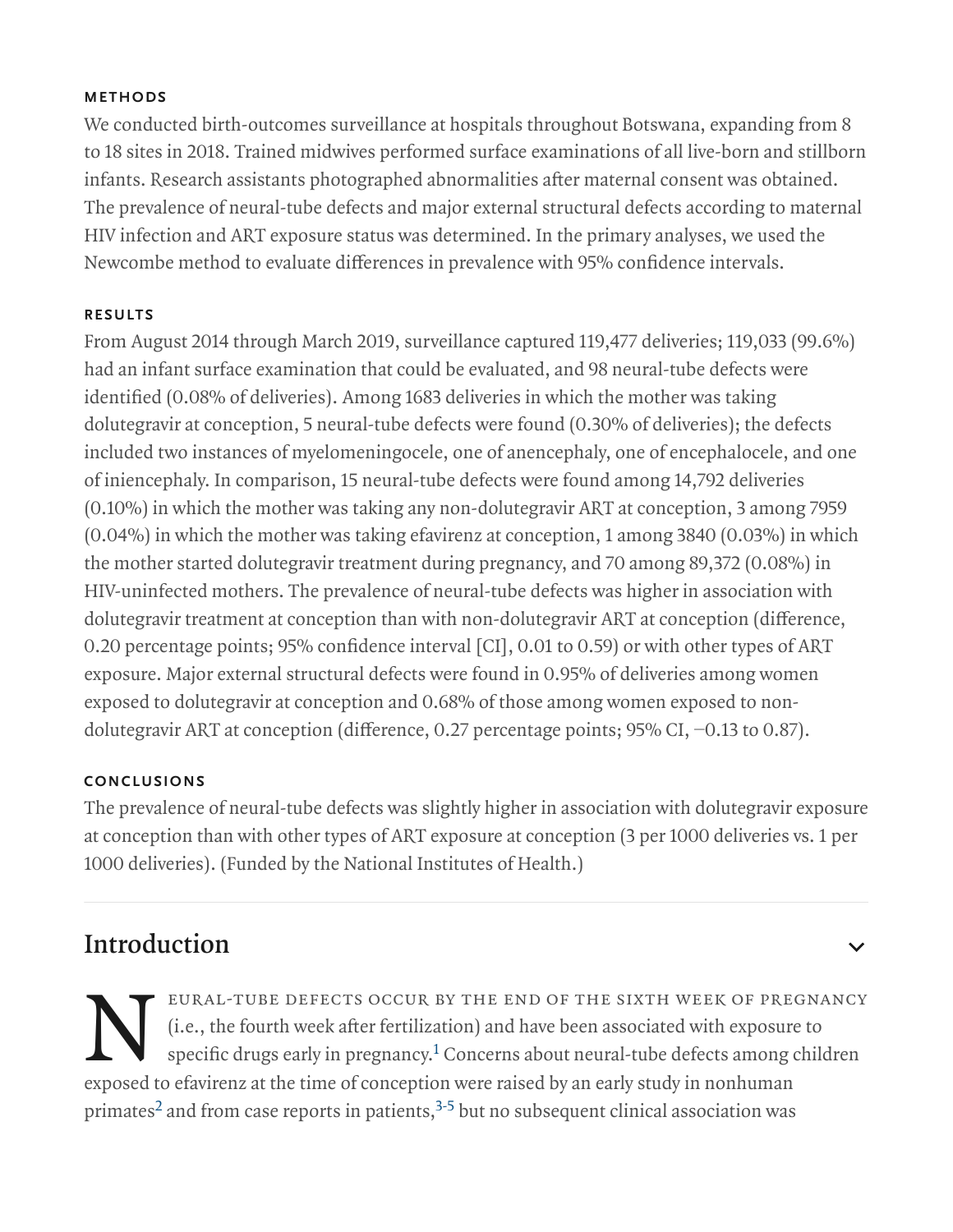detected.<sup>6</sup> Dolutegravir is a newer antiretroviral agent with a higher barrier to resistance, fewer side effects, and more effective viral suppression than efavirenz, $\bar{\ }$  but data on congenital abnormalities and other potential adverse birth outcomes associated with exposure at the time of conception have been lacking. In 2016, Botswana became the first African country to shift from efavirenz-based antiretroviral treatment (ART) to dolutegravir-based ART as first-line therapy for all adults with human immunodeficiency virus (HIV) infection. 8

In 2014, to confirm the safety of efavirenz exposure at conception, surface examination surveillance to detect neural-tube defects was initiated at eight large government maternity wards in Botswana as part of the Tsepamo Study. This surveillance system captures all antiretroviral exposure, including dolutegravir exposure since the introduction of the drug in 2016. In May 2018, a review of data to inform the development of World Health Organization (WHO) HIV guidelines revealed a potential early signal for neural-tube defects associated with dolutegravir exposure at conception, with 4 such defects found among 426 exposures.<sup>9</sup> Since that time, advisory statements from regulatory agencies have recommended more-limited use of dolutegravir among women planning pregnancy. $^{10,11}$  In the present study, we evaluated the signal for neural-tube defects with follow-up of additional births.

 $\checkmark$ 

## Methods

#### STUDY SITES

The Tsepamo Study is a nationally representative birth-outcomes surveillance study in Botswana, described previously.<sup>12</sup> The study was originally designed to evaluate birth outcomes (including neural-tube defects) associated with exposure to efavirenz from conception. We recorded obstetrical outcomes at 8 public hospital maternity wards from August 2014 to June 2018 (approximately 45% of all births in the country), adding 10 additional sites between July 2018 and March 2019 (increasing coverage to approximately 72% of all births).<sup>13</sup> The maternity sites that were originally included were 2 tertiary referral hospitals, 5 district hospitals, and 1 primary-level hospital; 4 district and 6 primary-level hospitals were added in 2018. At each site, research assistants abstracted data from the obstetrical record for all consecutive in-hospital deliveries. Abstracted data included information on maternal demographic characteristics, medical history, routine laboratory measurements in pregnancy, pregnancy complications, medications reported to have been taken at the time of conception and medications prescribed during pregnancy, HIV infection and ART history, and delivery and infant outcomes before hospital discharge.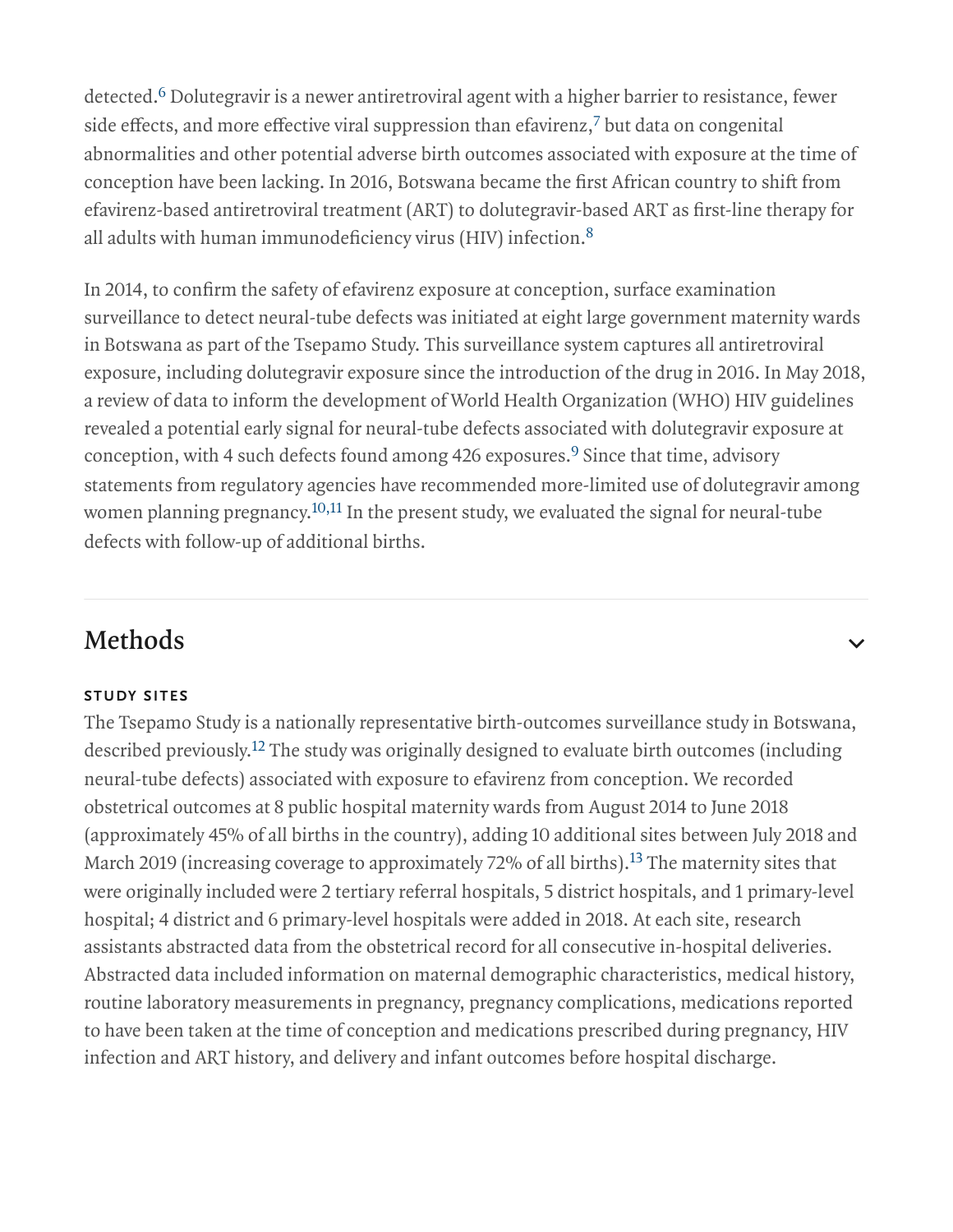#### ETHICS APPROVAL

Ethics approval for this study was granted by the Health Research and Development Committee in Botswana and by the Office of Human Research Administration at the Harvard T.H. Chan School of Public Health. Women provided written informed consent for photographs to be taken of infants with abnormalities. The authors vouch for the completeness and accuracy of the data and for the fidelity of the study to the protocol, available with the full text of this article at NEJM.org.

#### SURVEILLANCE FOR CONGENITAL ABNORMALITIES AND OTHER ADVERSE BIRTH OUTCOMES

Government midwives received training from the study team to standardize infant surface examinations and to assess congenital abnormalities. Midwives described all visible abnormalities observed during the infant examination in the obstetrical record and alerted the study research assistants, who sought maternal consent to photograph the abnormality. Photographs of major abnormalities, as well as any unclear descriptions, were reviewed by a medical geneticist (the second author) at MassGeneral Hospital for Children in Boston who was not aware of any exposure information.

Abnormalities identified by routine surface examination before discharge from the hospital were classified as major external structural malformations if they had clinical, surgical, or cosmetic importance. Surface examinations did not routinely include examination inside the mouth, auscultation of the heart, or testing for inguinal hernias, undescended testes, or hip dysplasia. Imaging, chromosomal testing, mutation analysis, and autopsy data were not available. Chromosomal trisomies identified on the basis of physical appearance were not included. Neuraltube defects were defined as definite (confirmed by photograph) or probable (diagnosed on the basis of a description but with no photograph) myelomeningocele, meningocele, encephalocele, anencephaly with or without craniorachischisis, or iniencephaly. Other adverse birth outcomes were extracted from obstetrical records, including stillbirth, preterm birth (<37 weeks of gestation), very preterm birth (<32 weeks of gestation), small for gestational age (body weight <10th percentile for gestational age), very small for gestational age (body weight <3rd percentile for gestational age), $^{14,15}$  and neonatal death at less than 28 days among infants who never left the hospital.

#### HIV INFECTION AND ART EXPOSURE GROUPS

Women were considered to be HIV-uninfected if the last HIV test recorded during pregnancy was negative. Women were considered to be HIV-infected if they had been documented as such in the obstetrical or medical record. Information on ART regimen, ART start date, and changes in or terminations of ART was extracted from the obstetrical or medical record. The ART regimen and start date were confirmed with the mother at the time of delivery and with the outpatient HIV records, when available, for all cases of head or spine abnormalities throughout the study and for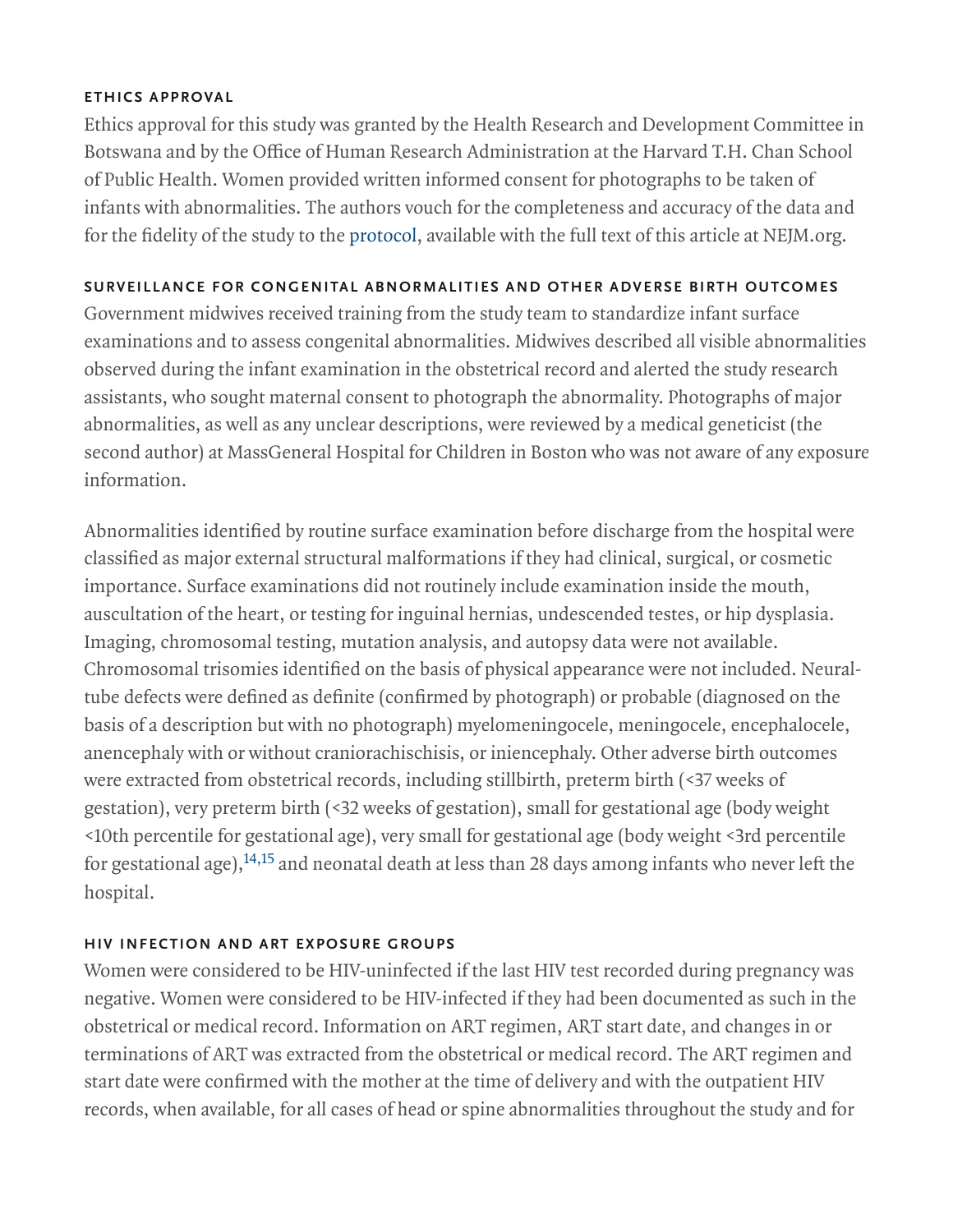all HIV-infected women since January 2018. ART at conception was defined as maternal ART that started before the calculated date of the last menstrual period, and ART that started during pregnancy was defined as maternal ART that started after that date. Deliveries were classified according to ART exposure at conception for the analyses of congenital malformations and were excluded if the timing of ART or the type of ART regimen was not known.

#### ANTIRETROVIRAL REGIMENS

The Botswana HIV Program provides free ART to citizens. In 2012, tenofovir–emtricitabine– efavirenz (coformulated) became the first-line treatment for all HIV-infected women who had not previously received ART and had a CD4 cell count of less than 350 per cubic millimeter, a shift from nevirapine-based or lopinavir–ritonavir–based ART. In May 2016, Botswana updated its national HIV guidelines to designate tenofovir–emtricitabine with dolutegravir (not coformulated) as treatment for all HIV-infected adults who had not previously received ART, regardless of CD4 cell count (this regimen was replaced by coformulated tenofovir–lamivudine–dolutegravir in September 2018). Patients with viral suppression without side effects while taking their ART regimens were not switched to newer regimens (with the exception of tenofovir–emtricitabine being replaced with tenofovir–lamivudine plus dolutegravir).

#### STATISTICAL ANALYSIS

After the initial safety signal associated with dolutegravir was reported in May 2018, we specified that the next analysis would occur after March 31, 2019, to detect neural-tube defects in infants conceived before the June 2018 guidance in Botswana that advised avoidance of dolutegravir-based ART if pregnancy was desired. $^{16}$  The aim of the prespecified primary evaluation was to determine whether the prevalence of neural-tube defects and the total prevalence of external structural malformations were higher in association with dolutegravir treatment at conception than with other types of exposure during the entire study period. Prevalence was calculated as the number of events divided by the total number of births (including live births and stillbirths). The 95% confidence intervals around the prevalence of abnormalities in each exposure group were calculated with the Wilson method. $^{17}$  Differences in prevalence between the group with exposure to dolutegravir at conception and the other exposure groups were determined and 95% confidence intervals calculated with the Newcombe method. $^{18}$ 

The risk of other adverse birth outcomes associated with continuous exposure to dolutegravir with a tenofovir–emtricitabine or tenofovir–lamivudine backbone from the time of conception was compared with the risk associated with continuous exposure to efavirenz with the same ART backbones from the time of conception. These comparisons were performed among singleton pregnancies and were restricted to the eight original sites after the dolutegravir rollout to reduce potential confounding by geographic or historical differences in these outcomes. An increased risk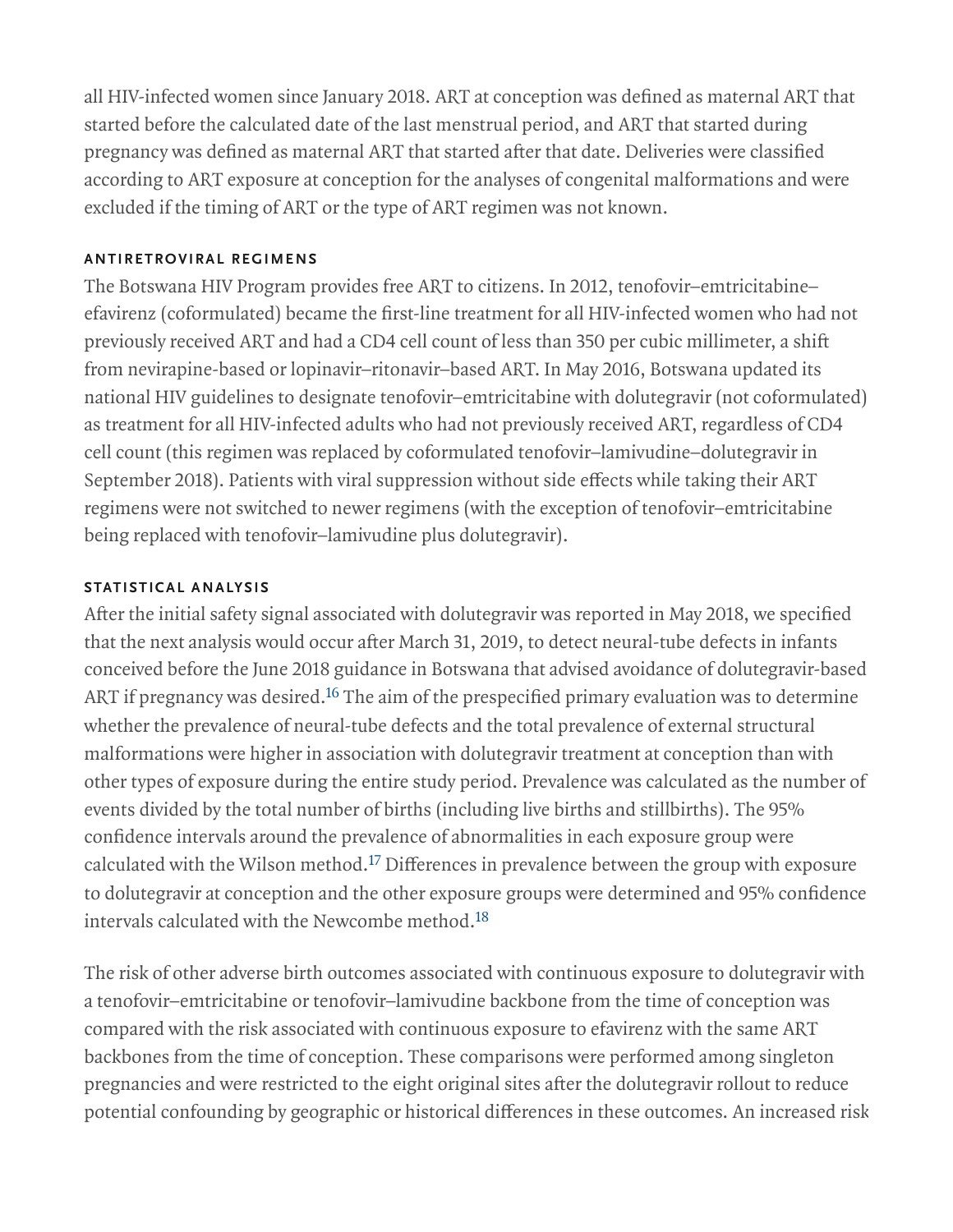of adverse birth outcomes in association with other antiretroviral regimens has been reported previously.<sup>12,19</sup> Unadjusted and adjusted (for age, gravida, and education) relative risks for adverse birth outcomes were determined with the use of a log binomial model. $^{\mathrm{20}}$ 

### Results

#### STUDY POPULATION

#### Figure 1.



Deliveries at the Surveillance Sites According to Maternal ART and HIV Infection Status, August 2014–March 2019.

From August 15, 2014, to March 31, 2019, there were 119,477 total deliveries (117,594 singleton, 1859 twin, 23 triplet, and 1 quadruplet) at the surveillance maternity sites. Among all deliveries, 444 (0.4%) lacked at least one surface examination that could be evaluated or a sufficient description to evaluate for neural-tube defects (including 5 among women with dolutegravir exposure at conception) and were excluded from the analysis, which left 119,033 available for analysis. Figure 1 summarizes the exposure groups according to HIV infection status, maternal ART regimen, and the timing of ART initiation.

#### Table 1.

| Watereal Characteristic         | <b>OTG at</b><br><b>International</b><br><b>PH-1405</b> | Nov. 010, APT<br>at Conception<br>(N=1A)163 | <b>DFV at</b><br>Canception<br>$(9) = 7414$ | <b>GRC Sturbed</b><br>in Programs's<br>$p_{\rm X}$ . So an | inity).<br>Negative<br>Novination |
|---------------------------------|---------------------------------------------------------|---------------------------------------------|---------------------------------------------|------------------------------------------------------------|-----------------------------------|
| Demographic characteristics     |                                                         |                                             |                                             |                                                            |                                   |
| Wedan apr (IQR) -- or I         | 29 (25-54)                                              | 19 (28-37).                                 | 10.07-341                                   | 28-23-330                                                  | $11 - 21 - 30$                    |
| Warried - no, hotal no. (N)     | 175/1431 (75)                                           | LAN/LAJA3 (S.D.                             | FKA/PPM-Jolb                                | 253/8794 (6)                                               | 4.711/86.808 (S In                |
| Education - no Antal no. (N)    |                                                         |                                             |                                             |                                                            |                                   |
| None or primary school          | 160/1447 (38)                                           | <b>LEM/LONGER</b>                           | 1048/7788-2.7%                              | 306/5795.001                                               | 1.1N/87.403.00                    |
| Secondary or territory.         | 1463/1447 (90)                                          | LL MATALEM (BS)                             | 4740/7788-075                               | 1489-1791 (62)                                             | 49-14039-1-020                    |
| Occupation -- Ab, Joka'no, (NJ) |                                                         |                                             |                                             |                                                            |                                   |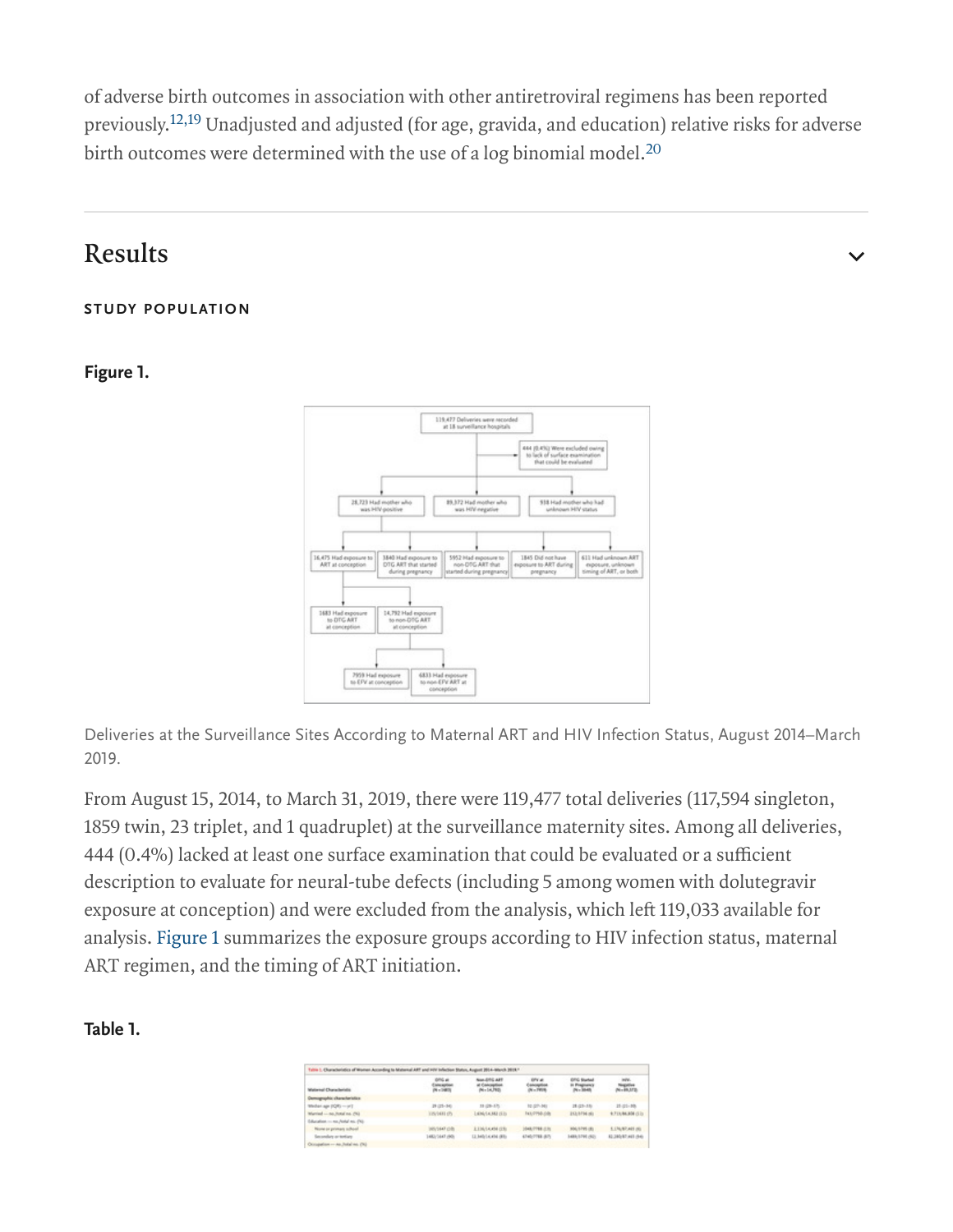|                                                                               | 100414201645        | 8.847/14.147 (98)     | 4633.7620.073        | 1143/174-601        | 49.379.05.791.(57)        |
|-------------------------------------------------------------------------------|---------------------|-----------------------|----------------------|---------------------|---------------------------|
| <b>Distant</b>                                                                | Ph/1620-(2)         | 206/18.167 (S)        | 111/7620-03          | 153, 5726 (65)      | F.220/BR/781 (R)          |
| Salariad                                                                      | 145/1639 (54)       | 1.184/(A)(F/28)       | 1916/9691-075        | 1111/1734 (54)      | 19.296/85.731 (54)        |
| <b>Norwicken</b>                                                              | 24/1433 (73)        | 290/14.790 (2)        | 180/7604-03          | 26/1424 (5)         | 1.839/89.128 (R)          |
| Wedned and obstatemed history                                                 |                     |                       |                      |                     |                           |
| Preconception disgnessls of epilepsy - Att Puttel Ao. (N)                     | 3/1410 1812         | 15/54.348 (0.2)       | <b>IN/NFF-RUS</b>    | SLSFFLIG.RL         | 181/88,760:0125           |
| President equiliant diagnosis of dialecters on real Social res. (NO           | 6/1410 (6) 8)       | 38/14.348 (D.T)       | ILOUT ALB            | <b>TASTE ALE</b>    | 110/86.700 (0.3)          |
| 1930 - John Hollywood - stranged in Market Mark Agent                         | <b>DATED ARE</b>    | LTINAINEGE            | <b>MATABALIS</b>     | 106/1491 (54)       | 11.449/84304 (54)         |
| Trimathoprints suffernathoseous exposure at conveytion of<br>ALL/MARINAL (TA) | 1/1429 (ft 2)       | A/LK 876              | 4/7485               | 6/1791              | 0.84.867                  |
| Fulate prescribed before conception -- no. Jurial no. (N)                     | 1/0414 80.25        | 28/14/314 (6.2)       | TA/NEL 6121          | AS781 (SLD)         | TX1/86, NEI (SL2)         |
| Policie preventived during pregmancy - Au Justaf Ac. (NO)                     | 1135/1414 4691      | T.434/1A.119 (52)     | ADELICATE (ED)       | 2087/0781-055       | 42.417.06.341 (4th)       |
| Political car liability or conveying group 3 beat court to                    | (536/1618.640)      | 13.144/14.119.002     | FL25/7651.01%        | 1034/5781 (6x6)     | TELFALUES, SAT (912)      |
| Granida -- no. Jukal no. (763)                                                |                     |                       |                      |                     |                           |
| No precious pregnancies                                                       | 277/5879 (275)      | L106/14, NK (7)       | 144/954.00           | 1041/1414 (27)      | 14.141/80.124 (KS)        |
| 1-A Province prognancies                                                      | 1104/1678 (60)      | 6.491/14.748.000      | EELECHEK (EP)        | 1676/1814 (62)      | 44.110.00.124.00b         |
| off Previous pregnancies                                                      | 397/0678 (DR)       | <b>ALTI/IA.NADR</b>   | 2010/7654-085        | 425/804 (21)        | 4.433.88.134.0%           |
| Median geosational age at presentation for ANC (109)<br>$-41$                 | $14 (53 - 32)$      | 17:04:49:             | LP dia Joy           | $17< b-12$          | $1768 - 18$               |
| No prenatal care received -- inc./hital ou. (%)                               | <b>KUSKPLOS</b>     | HALAMF@               | HAWAI-JN             | alytax? (i)         | 147188.760-05             |
| Alcohol or unolting in program) - - no Josial no. (N)                         | 171/1808 (LD)       | LOAD/CE/343 (8)       | 186/7229-01          | 406/0549-12.5v      | TAKARLAN COL              |
| Oxform at a tertary hospital -- no Avital no. (N)                             | MAGARE (AT)         | 6454/14,792 (845)     | 1180/7019-002        | 1901/1640-001       | <b>16:544/80.171 (45)</b> |
| Right by congress section or no. AutoCrac (N)                                 | 161/1680-031        | LEMALE TWOEL          | LPM/7653-D29         | <b>M3/1818</b> (25) | 14:827.89.201-(22)        |
| HW infaction Notary                                                           |                     |                       |                      |                     |                           |
| Tuna fixes 1974 diagnosis to conception                                       |                     |                       |                      |                     |                           |
| Mellan (IQR) - wh                                                             | BT(KP-315)          | 109-080-496           | 221 (130 M/s)        |                     |                           |
| $-1$ or $-$ no. how no. (N)                                                   | 850/ja07 (5.0)      | <b>LMM13261 (38)</b>  | 1212/144-075         |                     |                           |
| 2-5 ar 11 ma Antal no. (%)                                                    | 149/1607 (E2)       | LIX/LLML(RE           | <b>MALITAK-SIX</b>   |                     |                           |
| off at an she, hotel was (762)                                                | 406/1407 (21)       | 4.787/13.361 (81)     | 2281/7568-005        |                     |                           |
| Duration of ART before conception                                             |                     |                       |                      |                     |                           |
| Mindlan (IQR) - wh                                                            | 41-00-48.           | 140-111-183           | 156 (65-242)         | $\sim$              | -                         |
| (2 pl - da Ankal Ad-176)                                                      | 1477/1481 (Nit)     | L:508/14.254 (18)     | EDM/NAT/201          |                     |                           |
| 2-few in machined out 1961.                                                   | 106/1402 (7)        | 4.478/14.234 (40)     | <b>MAIL/NAT/AB</b>   | $\sim$              | $\sim$                    |
| off pr on the Boltz one. (76)                                                 | 0/1401              | 1.187/14.214 (74)     | <b>RIGITART (12)</b> | $\sim$              |                           |
| Glid cell count in programs:                                                  |                     |                       |                      |                     |                           |
| Median (IQR) - cells/mm2                                                      | M4 (400-7) N        | 112 (408-480)         | S25 (986-47%)        | 426 (291-388)       |                           |
| -1200 calls; man - sus Antal no. (No)                                         | 28/472.145          | 91/8,134 (3)          | 40/1672-00           | <b>MATTOR</b>       |                           |
| 200, Mill adhiever <sup>3</sup> in the Botaline, (92)                         | <b>KIVATE (S.R)</b> | <b>IRAN 184 (5.2)</b> | <b>EPASATY GR</b>    | <b>ISLITT-GSI</b>   |                           |
| 235-499 (adh.html) - no.html no. (%)                                          | 96/473 (30)         | <b>ETA/S.I.M (2R)</b> | KNOWTHON             | 354/7TT (26)        |                           |
| within a subscription of con-man change and child                             | 245/473 (62)        | LRM/8,134 (57)        | <b>RELIGIEVAG</b>    | <b>JELITT (MG)</b>  |                           |

Characteristics of Women According to Maternal ART and HIV Infection Status, August 2014–March 2019.

The baseline characteristics of the women in the study are shown in Table 1. The differences among the ART exposure groups were small or negligible with regard to delivery site, history of epilepsy or diabetes, and proportion of women with high body weight (>90 kg) during pregnancy. Prescription of folate supplementation with folate alone, folate combined with iron, or multivitamin supplements was similar across groups, and 99.8% of the women for whom folate was prescribed started taking folate during, not before, pregnancy. Personal histories of a previous birth with a congenital abnormality and family histories of neural-tube defects were not available.

#### NEURAL-TUBE DEFECTS

#### Table 2.

|                                             | Total<br>Population | DTG at<br>Conception    | Non-DTG ART<br>at Conception | EFV at<br>Conception    | DTG Started<br>in Prognancy | HIV.<br>Magative        |
|---------------------------------------------|---------------------|-------------------------|------------------------------|-------------------------|-----------------------------|-------------------------|
| Structural Abnormality                      | (N=119,003)         | $(N - 1683)$            | (N=14,792)                   | $(14 - 7958)$           | $04 - 3840$                 | (N=19,372)              |
|                                             | number (percent) ?  |                         |                              | <b>Aumbert</b>          |                             |                         |
| Major external structural<br>malformations) |                     |                         |                              |                         |                             |                         |
| No. of defects                              | 719                 | 36                      | 101                          | 55                      | 12                          | 528                     |
| Percent (95% CO)                            | 0.65<br>(0.16-0.45) | 0.95<br>$(0.59 - 1.54)$ | 0.68<br>49.56-0.835          | 0.69<br>$(0.15 - 0.90)$ | 0.44<br>(0.28-0.72)         | 0.98<br>$(0.54 - 0.64)$ |
| Noural-tube defects                         |                     |                         |                              |                         |                             |                         |
| Musicomeningocele or<br>meningocele         | 49 (9.04)           |                         |                              |                         |                             | M                       |
| Anencephaly                                 | 33 (9.03)           |                         |                              |                         |                             | 24                      |
| Encephalocele                               | 11 (9.01)           |                         |                              |                         |                             | 12                      |
| Inlenophaly                                 | 1 (9.001)           |                         | ō                            |                         |                             |                         |
| Other nervous system defects                |                     |                         |                              |                         |                             |                         |
| Hydrocephalus, presumedij,                  | 102 (0.0%)          |                         | 11                           |                         |                             | £1                      |
| Holoprosenczphaly,<br>deresumed             | 13 (9.01)           |                         |                              |                         |                             |                         |
| Defects of face, eye, ear, and neck         |                     |                         |                              |                         |                             |                         |
| Cleft lip-                                  | 44 (9.04)           |                         |                              |                         |                             | 14                      |
| Anophthalmia or micro-<br>phthalmia         | 5 (0.004)           |                         |                              |                         | ó                           |                         |
| Congenital cataract                         | 3 (0.003)           |                         |                              |                         | ō                           |                         |
| Cystic hypnesa                              | 3 (9.001)           |                         |                              |                         |                             |                         |
| Microtia                                    | $5 - (0.004)$       |                         |                              |                         |                             |                         |
| Castrointestinal defects                    |                     |                         |                              |                         |                             |                         |
| Omphaloonle                                 | 19 (9.02)           |                         |                              |                         |                             | 14                      |
| Gastroschisis                               | 19 (9.92)           |                         |                              |                         |                             | 15                      |
| Imperforate anus                            | 10 (0.01)           |                         |                              |                         |                             |                         |
| Genitourinary defects                       |                     |                         |                              |                         |                             |                         |
| Honocendias, capacelli                      | 13.85.885           |                         |                              |                         |                             |                         |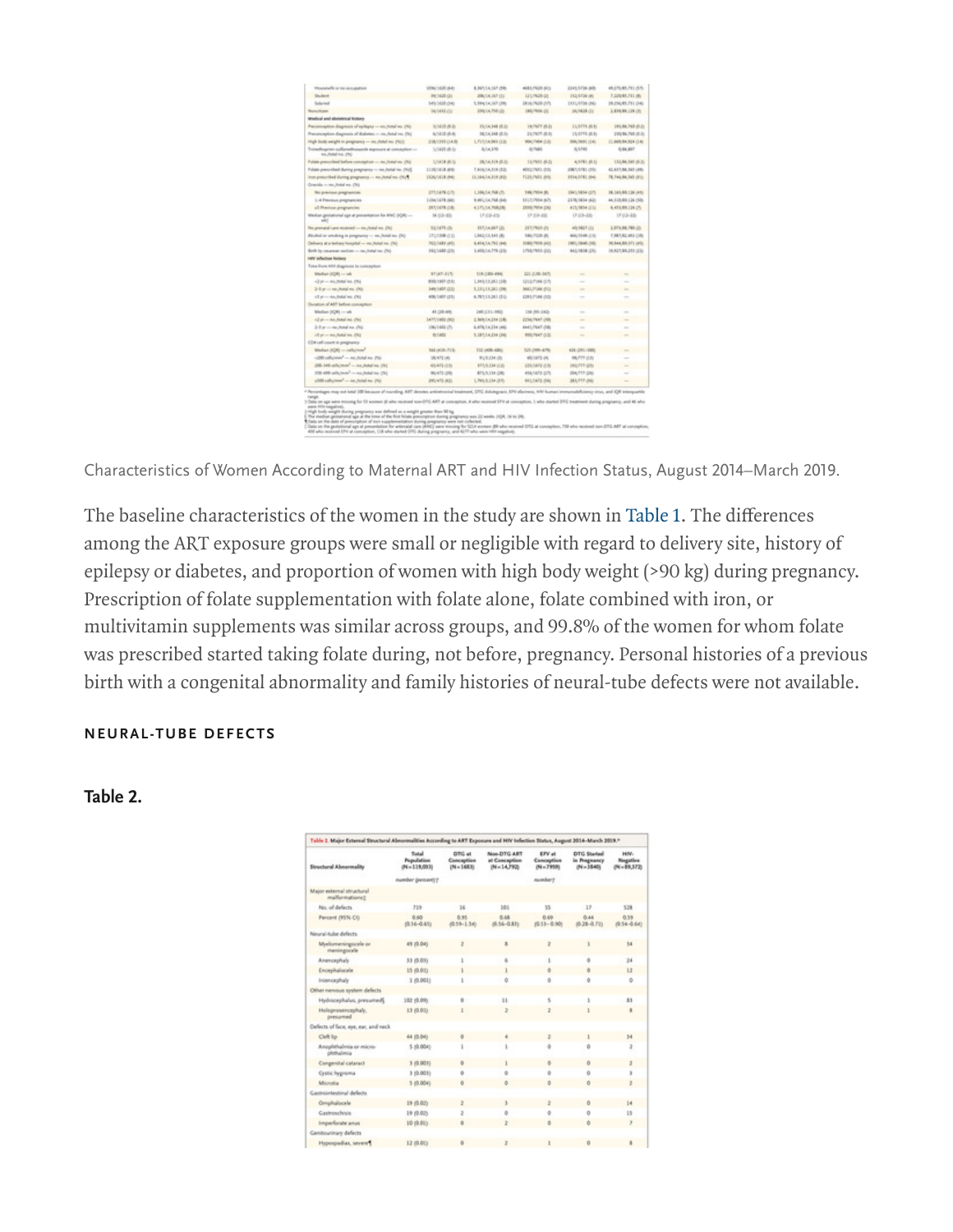| Ambiguous genitalia                                                                                                                                                                                                                                                                                                                                                                                                                                                                                                                                                                                                                                                                                                                                                                                                                                                                                                                                                                                                                                                                                                                                                                                                                                                                                                                                                                                                                                                                                                                                                                                                                                                                                                                                                                                                                                                                                                               | 11 (0.009) |   |   |    |              |                |
|-----------------------------------------------------------------------------------------------------------------------------------------------------------------------------------------------------------------------------------------------------------------------------------------------------------------------------------------------------------------------------------------------------------------------------------------------------------------------------------------------------------------------------------------------------------------------------------------------------------------------------------------------------------------------------------------------------------------------------------------------------------------------------------------------------------------------------------------------------------------------------------------------------------------------------------------------------------------------------------------------------------------------------------------------------------------------------------------------------------------------------------------------------------------------------------------------------------------------------------------------------------------------------------------------------------------------------------------------------------------------------------------------------------------------------------------------------------------------------------------------------------------------------------------------------------------------------------------------------------------------------------------------------------------------------------------------------------------------------------------------------------------------------------------------------------------------------------------------------------------------------------------------------------------------------------|------------|---|---|----|--------------|----------------|
| Posterior untitral valves.                                                                                                                                                                                                                                                                                                                                                                                                                                                                                                                                                                                                                                                                                                                                                                                                                                                                                                                                                                                                                                                                                                                                                                                                                                                                                                                                                                                                                                                                                                                                                                                                                                                                                                                                                                                                                                                                                                        | 3 (9.003)  |   |   |    |              |                |
| presumed                                                                                                                                                                                                                                                                                                                                                                                                                                                                                                                                                                                                                                                                                                                                                                                                                                                                                                                                                                                                                                                                                                                                                                                                                                                                                                                                                                                                                                                                                                                                                                                                                                                                                                                                                                                                                                                                                                                          |            |   |   |    |              |                |
| Limb defects                                                                                                                                                                                                                                                                                                                                                                                                                                                                                                                                                                                                                                                                                                                                                                                                                                                                                                                                                                                                                                                                                                                                                                                                                                                                                                                                                                                                                                                                                                                                                                                                                                                                                                                                                                                                                                                                                                                      |            |   |   |    |              |                |
| Club-foot deformity)                                                                                                                                                                                                                                                                                                                                                                                                                                                                                                                                                                                                                                                                                                                                                                                                                                                                                                                                                                                                                                                                                                                                                                                                                                                                                                                                                                                                                                                                                                                                                                                                                                                                                                                                                                                                                                                                                                              | 209 (0.18) |   |   | 1K |              | I/S            |
| Amnistic band syndrome                                                                                                                                                                                                                                                                                                                                                                                                                                                                                                                                                                                                                                                                                                                                                                                                                                                                                                                                                                                                                                                                                                                                                                                                                                                                                                                                                                                                                                                                                                                                                                                                                                                                                                                                                                                                                                                                                                            | 18 (0.02)  |   |   |    |              | 18             |
| Limb-body wall defect                                                                                                                                                                                                                                                                                                                                                                                                                                                                                                                                                                                                                                                                                                                                                                                                                                                                                                                                                                                                                                                                                                                                                                                                                                                                                                                                                                                                                                                                                                                                                                                                                                                                                                                                                                                                                                                                                                             | 3 (0.001)  | ò | a |    | ö            | $\overline{3}$ |
| Split-foot or split-hand<br>deformity                                                                                                                                                                                                                                                                                                                                                                                                                                                                                                                                                                                                                                                                                                                                                                                                                                                                                                                                                                                                                                                                                                                                                                                                                                                                                                                                                                                                                                                                                                                                                                                                                                                                                                                                                                                                                                                                                             | 13 (9.01)  |   | 2 |    |              | ٩              |
| Polydactyly <sup>na</sup>                                                                                                                                                                                                                                                                                                                                                                                                                                                                                                                                                                                                                                                                                                                                                                                                                                                                                                                                                                                                                                                                                                                                                                                                                                                                                                                                                                                                                                                                                                                                                                                                                                                                                                                                                                                                                                                                                                         |            |   |   |    |              |                |
| Postavial, type A                                                                                                                                                                                                                                                                                                                                                                                                                                                                                                                                                                                                                                                                                                                                                                                                                                                                                                                                                                                                                                                                                                                                                                                                                                                                                                                                                                                                                                                                                                                                                                                                                                                                                                                                                                                                                                                                                                                 | 23 (0.02)  | ۵ |   |    |              | 16             |
| Preasial or bifd digit                                                                                                                                                                                                                                                                                                                                                                                                                                                                                                                                                                                                                                                                                                                                                                                                                                                                                                                                                                                                                                                                                                                                                                                                                                                                                                                                                                                                                                                                                                                                                                                                                                                                                                                                                                                                                                                                                                            | 26 (0.02)  | ò | š |    |              | 35             |
| Terminal transverse limb<br>defect                                                                                                                                                                                                                                                                                                                                                                                                                                                                                                                                                                                                                                                                                                                                                                                                                                                                                                                                                                                                                                                                                                                                                                                                                                                                                                                                                                                                                                                                                                                                                                                                                                                                                                                                                                                                                                                                                                | 3 (0.003)  | ø |   | ò  |              | y              |
| Absent or hypoplastic radius                                                                                                                                                                                                                                                                                                                                                                                                                                                                                                                                                                                                                                                                                                                                                                                                                                                                                                                                                                                                                                                                                                                                                                                                                                                                                                                                                                                                                                                                                                                                                                                                                                                                                                                                                                                                                                                                                                      | 3 (9.003)  |   |   |    |              | $\overline{z}$ |
| Syndactyle and polysyndactyle                                                                                                                                                                                                                                                                                                                                                                                                                                                                                                                                                                                                                                                                                                                                                                                                                                                                                                                                                                                                                                                                                                                                                                                                                                                                                                                                                                                                                                                                                                                                                                                                                                                                                                                                                                                                                                                                                                     | 23 (9.02)  |   |   |    |              | 15             |
| Major limb-defect not further<br>classified [1]                                                                                                                                                                                                                                                                                                                                                                                                                                                                                                                                                                                                                                                                                                                                                                                                                                                                                                                                                                                                                                                                                                                                                                                                                                                                                                                                                                                                                                                                                                                                                                                                                                                                                                                                                                                                                                                                                   | 27 (0.02)  |   |   |    | $\mathbb{R}$ | 18             |
| Other major defects.                                                                                                                                                                                                                                                                                                                                                                                                                                                                                                                                                                                                                                                                                                                                                                                                                                                                                                                                                                                                                                                                                                                                                                                                                                                                                                                                                                                                                                                                                                                                                                                                                                                                                                                                                                                                                                                                                                              |            |   |   |    |              |                |
| Skeletal dysplania                                                                                                                                                                                                                                                                                                                                                                                                                                                                                                                                                                                                                                                                                                                                                                                                                                                                                                                                                                                                                                                                                                                                                                                                                                                                                                                                                                                                                                                                                                                                                                                                                                                                                                                                                                                                                                                                                                                | 27 (0.02)  |   |   |    |              | $^{50}$        |
| Arthropyposis, presumed                                                                                                                                                                                                                                                                                                                                                                                                                                                                                                                                                                                                                                                                                                                                                                                                                                                                                                                                                                                                                                                                                                                                                                                                                                                                                                                                                                                                                                                                                                                                                                                                                                                                                                                                                                                                                                                                                                           | 3 (9.001)  |   |   |    |              | J              |
| Skin pedicies, removed<br>surgically                                                                                                                                                                                                                                                                                                                                                                                                                                                                                                                                                                                                                                                                                                                                                                                                                                                                                                                                                                                                                                                                                                                                                                                                                                                                                                                                                                                                                                                                                                                                                                                                                                                                                                                                                                                                                                                                                              | 3 (0.003)  |   |   |    |              |                |
| Multiple abnormalities not<br>further classified !!!!                                                                                                                                                                                                                                                                                                                                                                                                                                                                                                                                                                                                                                                                                                                                                                                                                                                                                                                                                                                                                                                                                                                                                                                                                                                                                                                                                                                                                                                                                                                                                                                                                                                                                                                                                                                                                                                                             | 11 (9.03)  |   |   |    |              | 24             |
| Other abnormalities()                                                                                                                                                                                                                                                                                                                                                                                                                                                                                                                                                                                                                                                                                                                                                                                                                                                                                                                                                                                                                                                                                                                                                                                                                                                                                                                                                                                                                                                                                                                                                                                                                                                                                                                                                                                                                                                                                                             | 11 (9.03)  |   |   |    |              | 25             |
| totals listed because EPV from conception is a subset of non-DTG ART from conception. There were also additional major external struc-<br>tural malformations and neural-tube defects in other groups with exposures that are not of interest.<br>The number of defects (percent of deliveries) or the number of defects is given, except as indicated.<br>The total includes all deliveries in the entire study population in which at least one major external structural malformation was found. The<br>numbers of specific defects total more than 719 because of 75 deliveries in which more than one major defect was found.<br>Hydrocephalus was defined on the basis of the appearance of the head in a photograph or a description of hydrocephalus from the person<br>who performed the surface mainination and not on the basis of head circumference measurements.<br>Severe hypospadias included penile, scrotal, and perineal hypospadias and epispadias. Glanular hypospadias was not considered to be a<br>major external structural maillormation.<br>Club-foot deformity included unilateral and bilateral talipes equinovarus and talipes calcaneovalgus.<br>Postasial polydactyly type B. a common abnormality, was not considered to be a major abnormality because the extra digit was resolved<br>when tied off with a string or twine by a nurse after birth.<br>11 Major limb abnormalities that could not be further classified included abnormalities of the limb that could not be diagnosed without fur-<br>ther imaging or testing but were clearly of clinical, surgical, or coverelic significance.<br>11 Abnormalities were considered multiple abnormalities that could not be further classified when the photo or description showed abnor-<br>malities in multiple areas of the body that were clearly of clinical or cosmetic significance, but without further diagnostic testing, no spe- |            |   |   |    |              |                |
| cific diagnosis was possible.<br>Other abnormalities were found in 28 deliveries with no more than two specific defects (the numbers of deliveries and the exposure<br>驱<br>groups are given in parenthesen); upper-limb reduction and monodactyly () HIV negative), triphalangeal thumb and wide index finger<br>(1 HIV-regative), total absence of chest and abdominal wall (1 HIV-regative), thumb hypoplasis (1 HIV-regative), hypoplastic fingers.<br>(1 HIV-regative), amelia (1 HIV-regative), severely small head (1 HIV-regative), central digit hypoplasia (1 non-DTG ART at conception<br>(not EPV), rugae over brain with microcephaly suggesting underlying brain defect (1 HIV-negative), hypodactyly (1 HIV-negative), prema-                                                                                                                                                                                                                                                                                                                                                                                                                                                                                                                                                                                                                                                                                                                                                                                                                                                                                                                                                                                                                                                                                                                                                                                      |            |   |   |    |              |                |

Major External Structural Abnormalities According to ART Exposure and HIV Infection Status, August 2014– March 2019.

The total number of neural-tube defects identified in the population was 98 (0.08% of deliveries; 95% confidence interval [CI], 0.07 to 0.10), including 49 instances of meningocele or myelomeningocele, 33 of anencephaly, 15 of encephalocele, and 1 of iniencephaly (Table 2). Photographs supported the diagnosis in 60 cases, and 38 cases were diagnosed on the basis of descriptions only. There were 26 (0.92%) neural-tube defects among stillbirths and 72 (0.06%) among live births. Among the live-born infants in whom neural-tube defects were found, 25 (35%) died within 28 days, and 1 had an unknown vital status.

Figure 2.



Neural-Tube Defects According to Maternal ART and HIV Infection Status, August 2014–March 2019.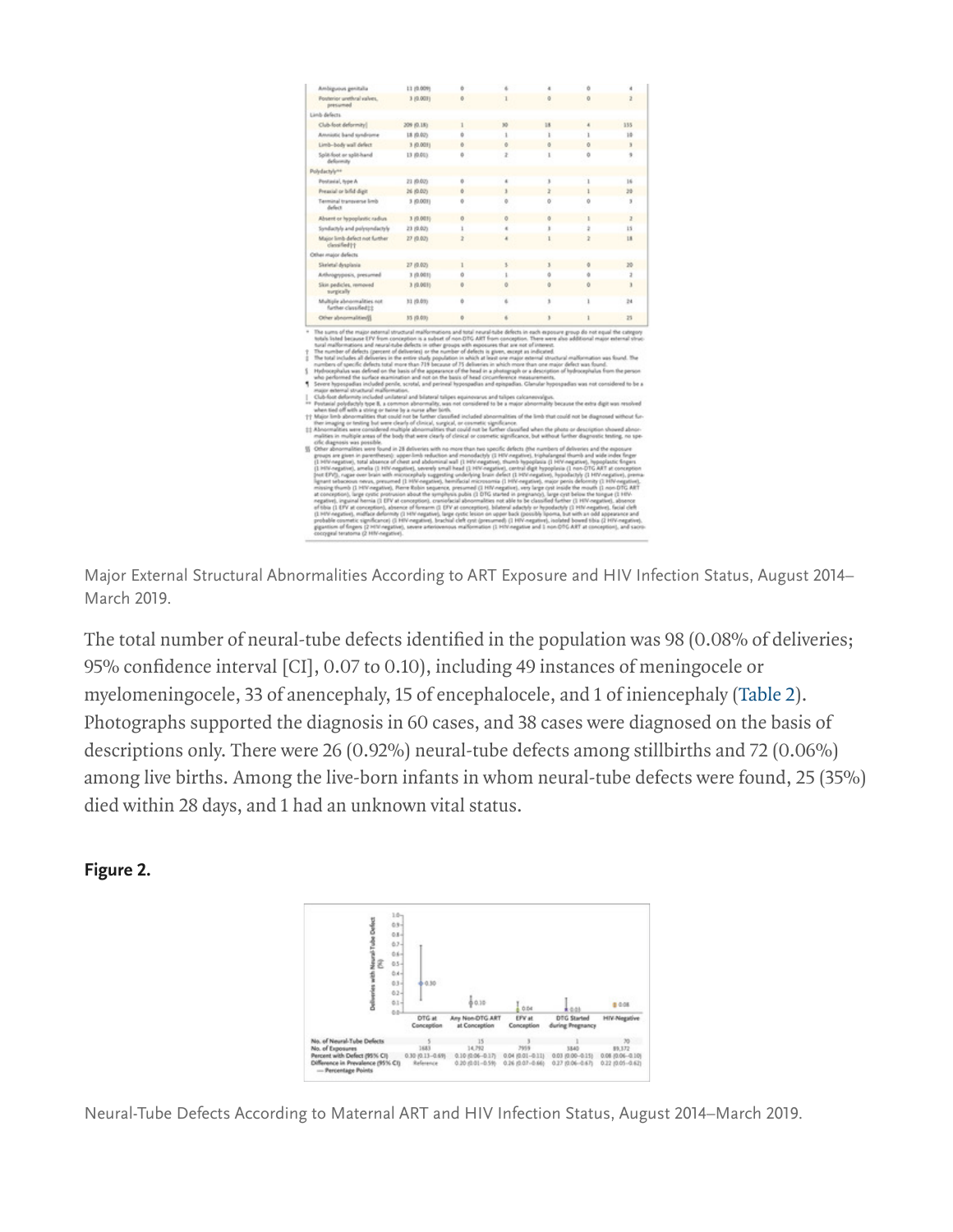Neural-tube defects according to exposure group are shown in Figure 2. Among the 1683 deliveries in which the mother was taking dolutegravir-based ART at conception, 5 neural-tube defects were found (0.30% of deliveries; 95% CI, 0.13 to 0.69), as compared with 15 defects among 14,792 deliveries (0.10%; 95% CI, 0.06 to 0.17) in which the mother was taking any non-dolutegravir ART at conception. The absolute difference in prevalence between dolutegravir-based and non– dolutegravir-based ART exposure from conception was 0.20 percentage points (95% CI, 0.01 to 0.59). Among the 7959 deliveries in which the mother was taking efavirenz at conception, 3 neural-tube defects were found (0.04%; 95% CI, 0.01 to 0.11). Among the 3840 deliveries in which the mother had started dolutegravir treatment during pregnancy, 1 neural-tube defect was found (0.03%; 95% CI, 0.00 to 0.15); in this case, the mother had started dolutegravir treatment at 8 weeks of gestation. Among the 89,372 deliveries in which the mothers were HIV-uninfected, 70 neural-tube defects were found (0.08%; 95% CI, 0.06 to 0.10). The 5 neural-tube defects in deliveries among women who were taking dolutegravir-based ART at conception included 2 instances of myelomeningocele, 1 of encephalocele, and 1 of iniencephaly (all diagnosed with photographs), as well as 1 of anencephaly (diagnosed with a description only). These events are described in Table S1 in the Supplementary Appendix, available at NEJM.org.

From May 1, 2018, when the signal regarding neural-tube defects was first reported, until March 31, 2019, one additional neural-tube defect was identified in a delivery in which the mother was taking dolutegravir-based ART at conception (1 of 1257, 0.08%), as compared with one neural-tube defect in all other groups with any ART exposure at conception (1 of 3492, 0.03%), none in the group with efavirenz exposure at conception (0 of 2172), one in the group with dolutegravir treatment started during pregnancy (1 of 1028, 0.10%), and nine in the group of HIV-uninfected women (9 of 23,315; 0.04%). To address potential temporal fluctuations in the prevalence of neural-tube defects, we also restricted analyses to deliveries that occurred after the dolutegravir rollout in 2016 and found no notable differences in the magnitude or direction of any findings (Table S2 in the Supplementary Appendix). During this period, the difference in the prevalence of neural-tube defects between the group with exposure to dolutegravir at conception and the group with exposure to any other type of ART at conception was 0.22 percentage points (95% CI, 0.03 to 0.62).

#### OTHER MAJOR EXTERNAL STRUCTURAL ABNORMALITIES AND ADVERSE BIRTH OUTCOMES

All major external structural malformations, including neural-tube defects, are listed in Table 2. Of the reported defects, 23 lacked sufficient description for categorization. There were 719 major external structural malformations found (0.60% of deliveries; 95% CI, 0.56 to 0.65), with neuraltube defects accounting for 14%. A total of 16 major external structural malformations were found among 1683 deliveries (0.95%) in which the mother was taking dolutegravir at conception and included presumed holoprosencephaly (1 delivery), omphalocele (2), gastroschisis (2), club foot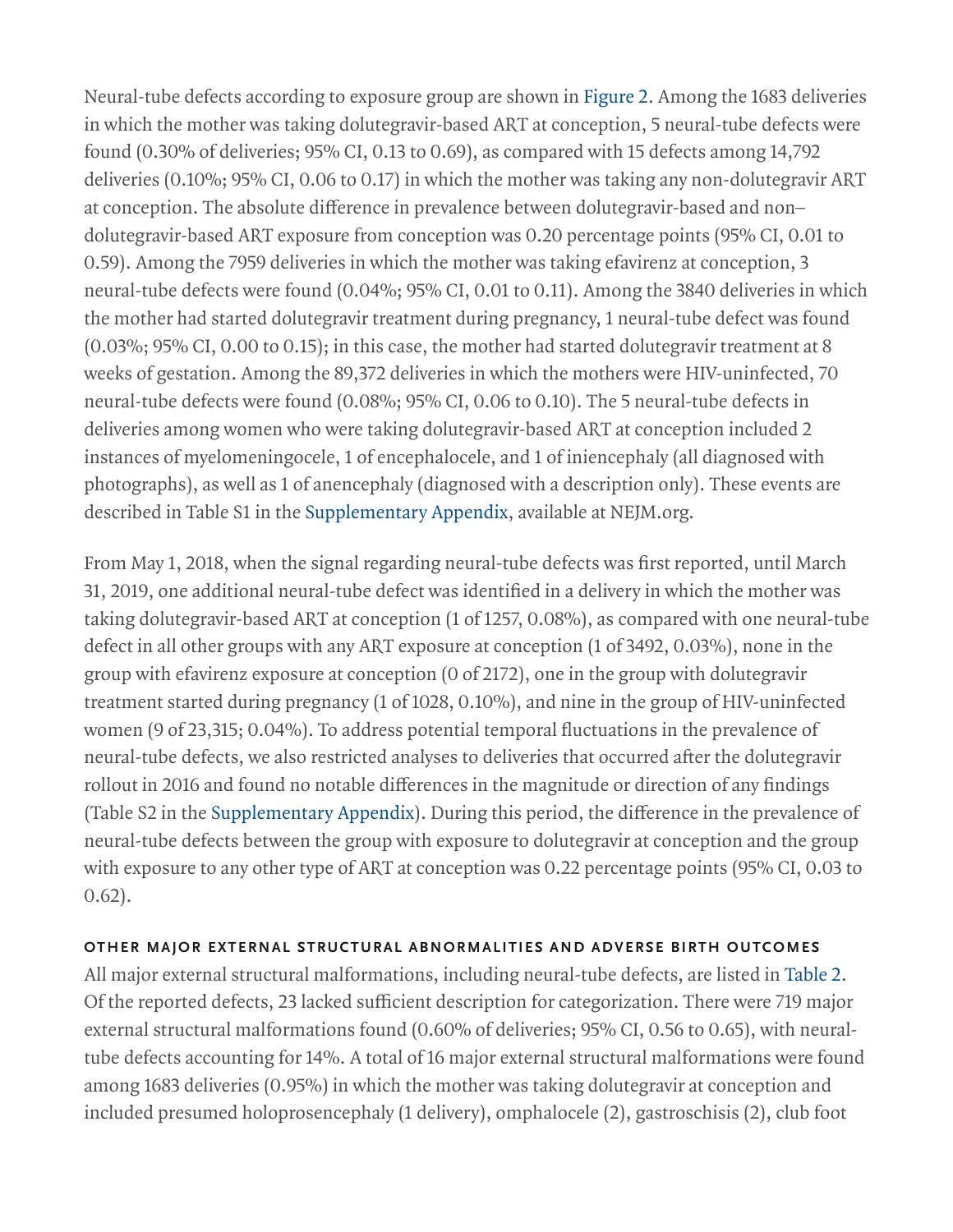(2), upper-limb defects (2), anophthalmia (1), skeletal dysplasia (1), and neural-tube defects (5) (Table S1 in the Supplementary Appendix). The prevalence of major external structural malformations did not differ substantially in other exposure groups (Table 2): 0.68% of deliveries among women who were taking any non-dolutegravir ART at conception, 0.69% of those among women who were taking efavirenz at conception, 0.44% of those among women who started dolutegravir treatment during pregnancy, and 0.59% among deliveries to HIV-uninfected women. Major external structural defects were found in 0.95% of deliveries among women with exposure to dolutegravir at conception and 0.68% of those among women with exposure to nondolutegravir ART at conception (difference, 0.27 percentage points; 95% CI, −0.13 to 0.87).

#### Table 3.

| Adverse Birth Outcome                                                                                                                                                                                                                                                                                                                                                                                                                                                                                                                                                                                                                                                                                                                                                                                                                                            | DTG from Conception<br>$(N-1271)$ | <b>EFV from Conception</b><br>$(N - 4430)$ | <b>Adjusted Relative Risk</b><br>(95% CI)? |
|------------------------------------------------------------------------------------------------------------------------------------------------------------------------------------------------------------------------------------------------------------------------------------------------------------------------------------------------------------------------------------------------------------------------------------------------------------------------------------------------------------------------------------------------------------------------------------------------------------------------------------------------------------------------------------------------------------------------------------------------------------------------------------------------------------------------------------------------------------------|-----------------------------------|--------------------------------------------|--------------------------------------------|
|                                                                                                                                                                                                                                                                                                                                                                                                                                                                                                                                                                                                                                                                                                                                                                                                                                                                  |                                   | number/botal number (percent)              |                                            |
| Any adverse birth outcome                                                                                                                                                                                                                                                                                                                                                                                                                                                                                                                                                                                                                                                                                                                                                                                                                                        | 422/1271 (33.2)                   | 1550/4430 (35.0)                           | 0.94 (0.86-1.02)                           |
| Any severe birth outcome                                                                                                                                                                                                                                                                                                                                                                                                                                                                                                                                                                                                                                                                                                                                                                                                                                         | 151/1271 (11.9)                   | 568/4430 (12.8)                            | $0.89(0.74 - 1.05)$                        |
| Preterm birth:                                                                                                                                                                                                                                                                                                                                                                                                                                                                                                                                                                                                                                                                                                                                                                                                                                                   | 237/1254 (18.9)                   | 841/4369 (19.2)                            | 1.01 (0.89-1.15)                           |
| Very preterm birth)                                                                                                                                                                                                                                                                                                                                                                                                                                                                                                                                                                                                                                                                                                                                                                                                                                              | 58/1254 (4.6)                     | 215/4369 (4.9)                             | 0.91 (0.68-1.23)                           |
| Small for gestational age 1                                                                                                                                                                                                                                                                                                                                                                                                                                                                                                                                                                                                                                                                                                                                                                                                                                      | 211/1244 (17.0)                   | 787/4328 (18.2)                            | 0.87 (0.75-1.00)                           |
| Very small for gestational age)                                                                                                                                                                                                                                                                                                                                                                                                                                                                                                                                                                                                                                                                                                                                                                                                                                  | 81/1244 (6.5)                     | 315/4328 (7.3)                             | 0.82 (0.64-1.04)                           |
| Snillhärth.                                                                                                                                                                                                                                                                                                                                                                                                                                                                                                                                                                                                                                                                                                                                                                                                                                                      | 33/1271 (2.6)                     | 89/4429 (2.0)                              | 1.36 (0.91-2.04)                           |
| Neonatal death in hospital                                                                                                                                                                                                                                                                                                                                                                                                                                                                                                                                                                                                                                                                                                                                                                                                                                       | 14/1232 (1.1)                     | 71/4334 (1.6)                              | 0.71 (0.39-1.28)                           |
| * Comparisons included singleton pregnancies with continuous exposure to dolutegravir-based or efavirenz-based ART<br>from the time of conception and in which infants were born at one of the eight original sites since October 1, 2016,<br>when the first exposure to dolutegravir from conception occurred.<br>+All models were adjusted for maternal age, gravida, and educational attainment. These variables were chosen a priori<br>and added to the model simultaneously.<br>±Preterm birth was defined as birth before 37 weeks of gestation.<br>Very preterm birth was defined as birth before 32 weeks of gestation.<br>Small for gestational age was defined as a body weight lower than the 10th percentile for gestational age.<br>Very small for pestational age was defined as a body weight lower than the 3rd percentile for pestational age. |                                   |                                            |                                            |

Adverse Birth Outcomes in Deliveries among Women with Exposure to Dolutegravir or Efavirenz from Conception, October 2016–March 2019.

Table 3 shows other adverse birth outcomes among deliveries in which infants were exposed to continuous treatment with dolutegravir or efavirenz from the time of conception. The prevalence of any adverse birth outcome associated with continuous dolutegravir exposure was 33.2%, and that associated with continuous efavirenz exposure was 35.0% (adjusted relative risk, 0.94; 95% CI, 0.86 to 1.02). There were no substantial differences between these groups in the prevalence of total or severe adverse birth outcomes.

### Discussion

We performed nationwide birth surveillance in Botswana and found evidence of a potential association between neural-tube defects and dolutegravir exposure at the time of conception. Since our initial 2018 report, the estimated prevalence has diminished in magnitude to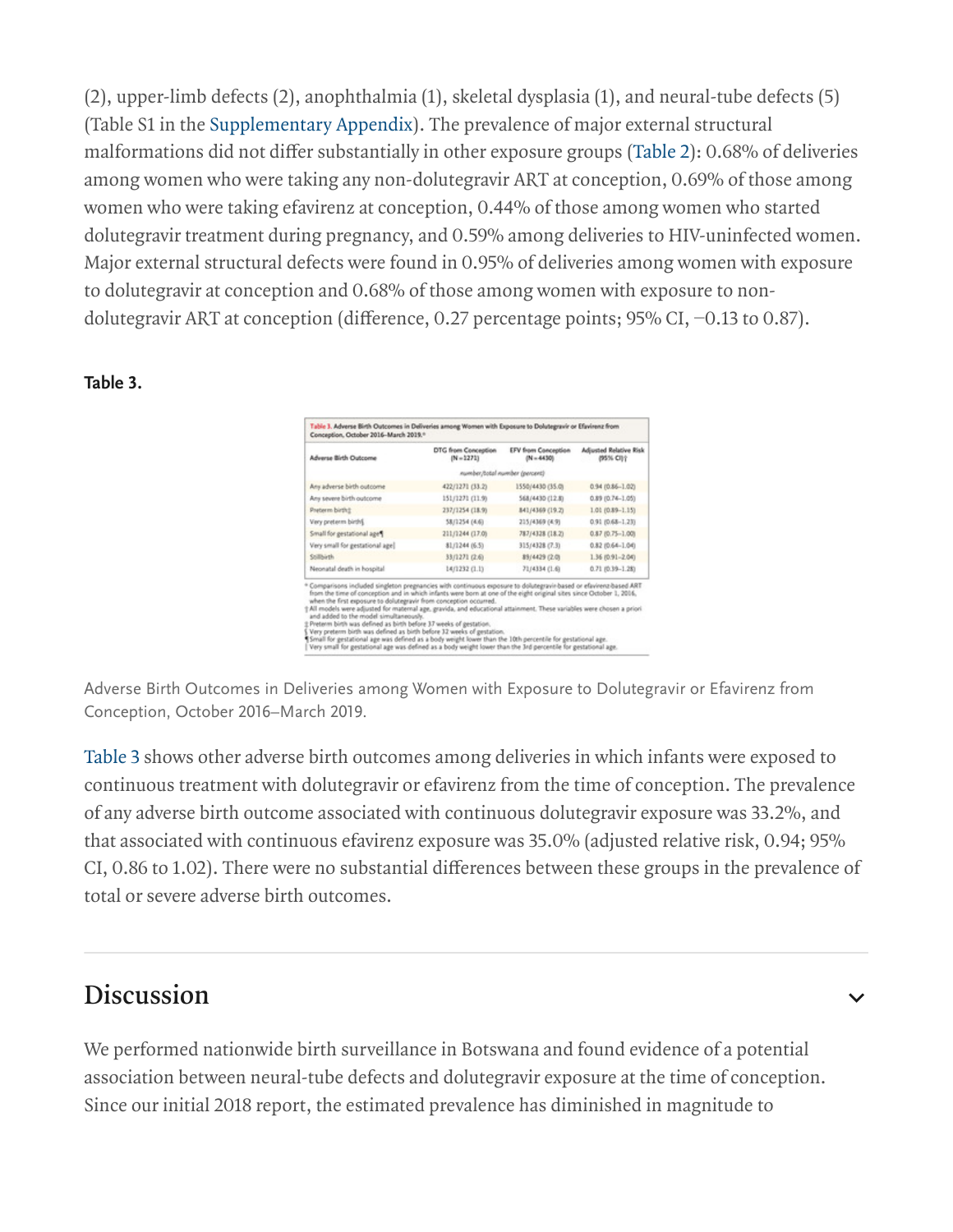approximately 3 per 1000 births but remains greater than for all other types of antiretroviral exposure at conception.

The potential association between dolutegravir and neural-tube defects was unexpected. Preclinical studies in animals did not identify a risk for birth defects associated with this compound. $^{21}$  As of January 31, 2019, the Antiretroviral Pregnancy Registry (APR) has reported 1 instance of neural-tube defect (anencephaly) among 247 periconception exposures to dolutegravir that were identified prospectively $^{22}$ ; outside the APR, no other neural-tube defects have been reported in association with dolutegravir treatment from conception in eight observational studies with a total of 245 exposures. $^{23\text{-}31}$  However, a lack of such reports is not surprising, given the small number of preconception exposures outside Botswana to date. Because neural-tube defects could be affected by low folate levels (Botswana does not mandate folate-fortified grains) or by a genetic predisposition specific to Botswana, systematically collected data from other regions in which dolutegravir is being used are needed.

Folate deficiency is a well-known risk factor for neural-tube defects, $32$  and folate antagonism by dolutegravir has been investigated as a potential mechanism to explain our clinical data. Findings in in vitro studies performed by Cabrera et al. included partial antagonism between dolutegravir and folate at high concentrations and a link between dolutegravir and developmental toxic effects in a folate-reversible zebra fish model. $^{33}$  An industry study showed high-dose folate antagonism in cell-culture experiments, which the authors of that study did not consider to be clinically relevant, although the cutoff values used in cell-culture experiments to determine clinical relevance to humans are of uncertain accuracy. $^{34}$  At this time, no firm conclusions can be drawn as to whether a folate pathway should be implicated, but folic acid fortification of grains can decrease the population prevalence of neural-tube defects by half, $32$  and preconception folate supplementation is an existing WHO recommendation. $^{35}$  Further research is critical to determine whether dietary or vitamin supplementation of folate in women of childbearing age who are receiving dolutegravir might mitigate the excess risk that was estimated in our study.

Our data show no signal concerning the use of efavirenz at conception and the risk of neural-tube defects. Several additional findings deserve further study. We identified more major external structural abnormalities associated with dolutegravir treatment at conception (9 per 1000 births) than after dolutegravir treatment that was started during pregnancy (4 per 1000 births), with two cases of gastroschisis and two cases of omphalocele associated with dolutegravir exposure from conception that are notable. More surveillance is required to interpret these findings. In our study, we also observed that dolutegravir treatment from conception was associated with fewer adverse birth outcomes than efavirenz treatment from conception, with the exception of stillbirths, although the differences were not substantial. Continued surveillance to further evaluate birth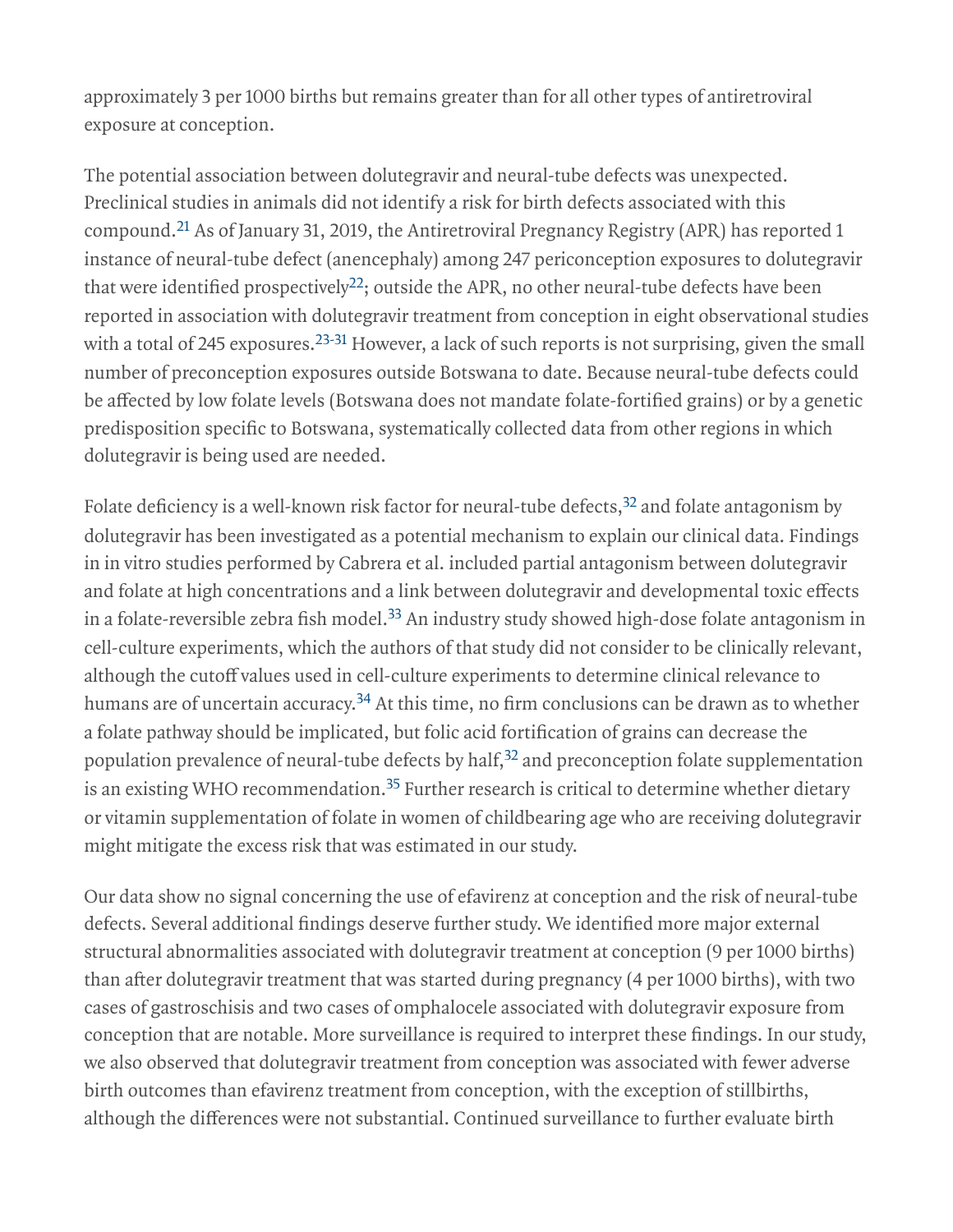outcomes is important, because small increases in the risk of common adverse birth outcomes have a proportionally large effect on overall infant morbidity and mortality. 36-38

Our study was observational by necessity, and therefore it could have been susceptible to confounding. Because of the very low prevalence of neural-tube defects, we could not reliably adjust for potential measured confounders. However, no measured confounders (obesity, diabetes, or exposure to antiepileptic agents or to trimethoprim–sulfamethoxazole at conception) were present in the five cases of neural-tube defects associated with dolutegravir treatment at conception, so bias from measured confounding cannot explain our results. Maternal age was lower among women who were taking dolutegravir at conception than among those who were taking other types of ART at conception, and this could have biased our estimated effect toward zero. Differences in preconception folate levels or genetic predisposition could have led to unmeasured confounding, but the distribution of these differences would not be expected to differ between exposure groups. Misclassification of exposure among cases of neural-tube defects associated with dolutegravir exposure at conception could also lead to bias for this rare outcome. However, in all five cases, the start date of ART occurred when dolutegravir was being used as the first-line drug nationally, the ART regimen and start date reported by the mother at delivery matched what was recorded in the obstetrical record, and all these women started dolutegravir more than 3 months before the estimated date of conception. We did not have a direct assessment of ART adherence; however, the incidence of in utero mother-to-child transmission among women taking ART in Botswana is 0.4%, which includes women who started ART late in pregnancy.<sup>39</sup> Therefore, we infer that the level of ART adherence was high among the women in our study. Although increased numbers of pregnancy terminations among women taking dolutegravir after the signal report could have biased results toward the null, the number of deliveries among women who were taking dolutegravir at conception continued to rise after May 2018 (Table S3 in the Supplementary Appendix), which suggests that terminations were not increasing.

Additional limitations of our study include the inability to evaluate defects that require more than a routine surface examination to detect, including heart defects, which are the most common type of major birth defect worldwide and can be associated with folate deficiency.<sup>1</sup> We also could not evaluate pregnancy loss before 24 weeks, which could have resulted in bias.<sup>40-42</sup> The strengths available with our study design included a large sample size that made it possible to ascertain the outcomes of most pregnancies (>95% of deliveries occur in hospitals, and termination of pregnancy is not legal in Botswana except in extreme circumstances), nearly complete reporting of a surface examination for all live births and stillbirths, photographic confirmation of trained midwife examinations for a majority of neural-tube defects, and nearly complete information on HIV infection status and ART regimen. Although our sample was large, neural-tube defects are a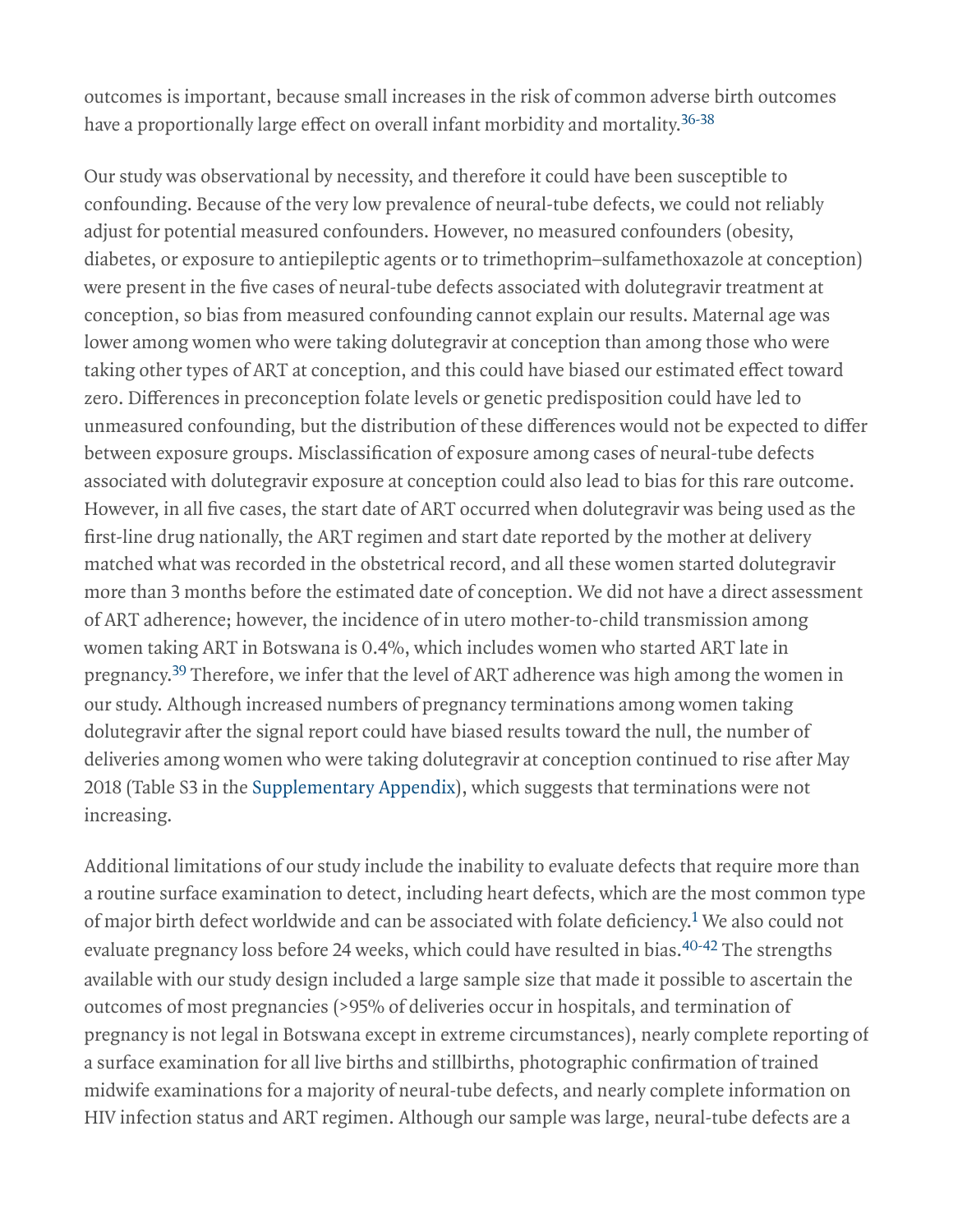rare outcome, and additional surveillance is warranted. Future surveillance trends are particularly important given the decline in overall neural-tube defects that has been observed since May 2018.

The data from nationwide birth surveillance in Botswana examined in our study suggest a potential association between dolutegravir exposure at conception and the development of neuraltube defects. Although the prevalence of neural-tube defects was 3 times as high with dolutegravir as with non-dolutegravir antiretrovirals, this represented only approximately 2 excess defects per 1000 exposures. Clinical and policy recommendations based on these findings should consider the lack of similar data for most other modern antiretrovirals (with the exception of efavirenz), the lack of data on malformations that could not be evaluated in our study, unstudied long-term childhood effects of in utero ART exposure, the magnitude of the risk of other adverse birth outcomes, and the benefits of dolutegravir for maternal health.<sup>43-45</sup> Our findings highlight the need to address global disparities in access to effective contraception and preconception folate repletion, which would benefit the health of all women. Finally, given that women of reproductive age make up close to half the global population living with HIV infection, the inclusion of pregnant women in clinical safety trials and strengthened requirements mandating postmarketing surveillance for rare outcomes are needed for new agents that treat or prevent HIV infection. 46-49

### Funding and Disclosures

Supported by grants from the Eunice Kennedy Shriver National Institute of Child Health and Human Development (NICHD), National Institutes of Health (R01 HD080471 and R01 HD095766, to Dr. Shapiro; and K23 HD088230, to Dr. Zash).

 $\checkmark$ 

Disclosure forms provided by the authors are available with the full text of this article at NEJM.org.

This article was published on July 22, 2019, at NEJM.org.

We thank our research assistants Cynthia Dube, Daphne Segobye, Gosego Legase, Keemenao France, Mmapula Ofhentse, Naledi Kamanga, Onkabetse Mokgosi, Rosemary Moremi, Shally Morgan, Tsaone Gaonakala, Tshepang Motlotlegi, Edith Moseki, Patricia Mophutegi, Keba Rabasiako, Nametsang Tshosa, Maipelo Kegakilwe, Masego Kgafela, Tshegofato Motladile, Tsholofelo Tsokunyane, Kealeboga Mmokele, Obakeng Makalane, Thuto Rabana, Seele Mafokate, Annah Bojang, Tlhabologo Baitsemi, Priscilla Mashona, and Bathoba Mabiletsa; the maternity staff and administrators at the 18 participating hospitals; the members of the Botswana Ministry of Health and Wellness — in particular, the department of HIV/AIDS Prevention and Care — and the Department of Maternal and Child Health; Ria Madison and Bernadette Kgake of the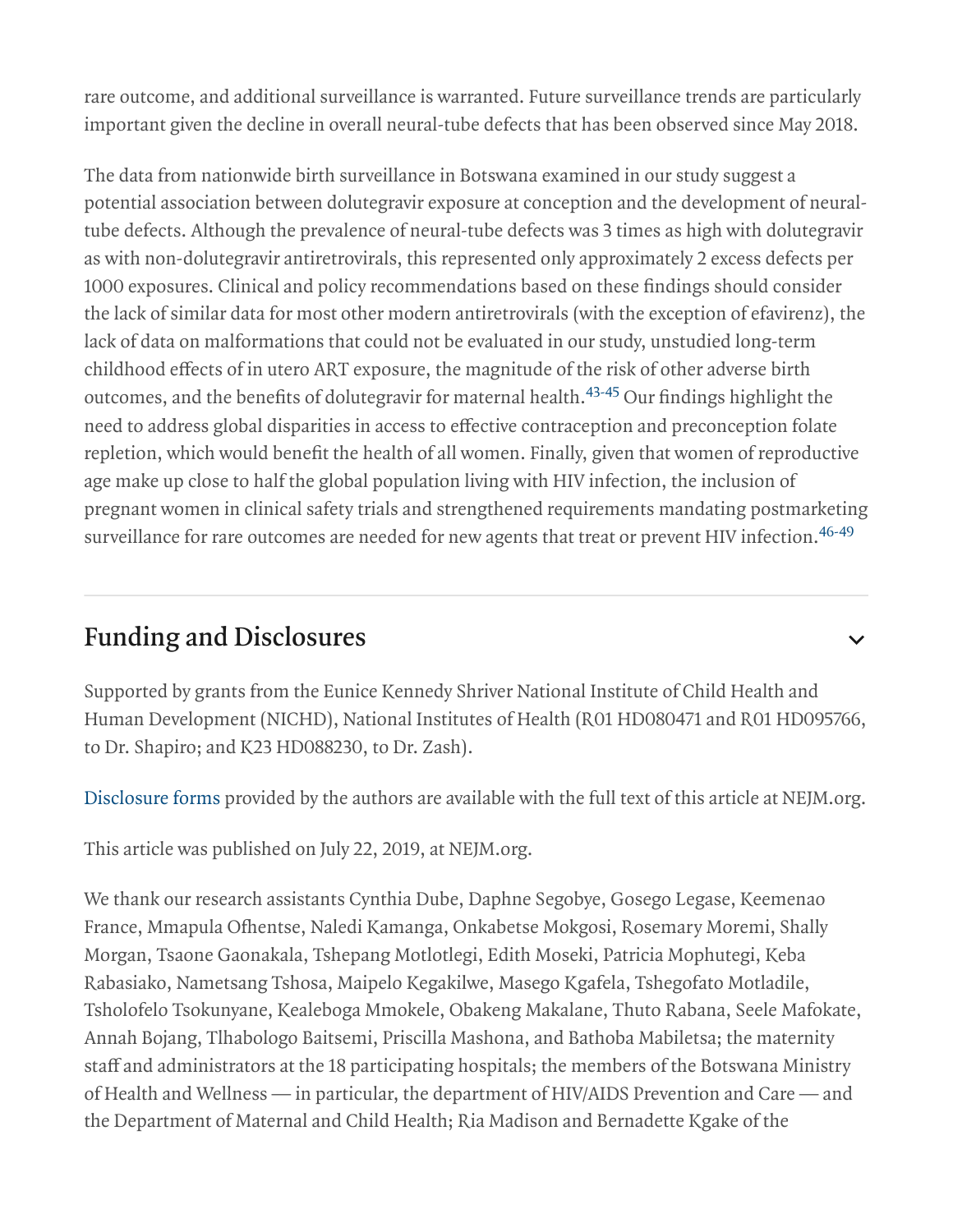Botswana–Harvard AIDS Institute Partnership; Lendsey Melton for help with preparation of an earlier version of the manuscript; Kate Powis and Scott Dryden-Peterson for scientific advice; Rohan Hazra and Nadhida Chakhtoura of the NICHD for their support of scientific collaborations to further evaluate our findings; Doreen Ramogola-Masire, Elaine Abrams, Kimberly Struble, Cindy Moore, and James Mills of the Tsepamo Study Monitoring Committee, who played a pivotal role in the success of this study over the past year; and Lynne Mofenson, for serving on the Tsepamo Study Monitoring Committee and for her tireless efforts to understand this safety signal during the past year.

### Author Affiliations

From the Division of Infectious Diseases, Beth Israel Deaconess Medical Center (R.Z., R.L.S.), the Department of Immunology and Infectious Diseases (R.Z., M.E., S.L., J. Makhema, R.L.S.) and the Center for Biostatistics in AIDS Research (D.L.J., S.B.), Harvard T.H. Chan School of Public Health, MassGeneral Hospital for Children, Massachusetts General Hospital (L.H.), and the Division of Infectious Diseases, Brigham and Women's Hospital (S.L.) — all in Boston; the Botswana–Harvard AIDS Institute Partnership (R.Z., M.D., G.M., A.I., S.D., J. Mabuta, M.M., T.G., M.E., S.L., J. Makhema, R.L.S.) and the University of Botswana Faculty of Medicine (T.G.), Gaborone, Botswana; and the University of Pennsylvania Perelman School of Medicine, Philadelphia (S.D.).

Address reprint requests to Dr. Zash at the Division of Infectious Diseases, Beth Israel Deaconess Medical Center, LMOB, Suite GB, 110 Francis St., Boston, MA 02215, or at rzash@bidmc.harvard.edu.

| <b>Supplementary Material</b> |            |        | $\checkmark$ |
|-------------------------------|------------|--------|--------------|
| Protocol                      | <b>PDF</b> | 1228KB |              |
| <b>Supplementary Appendix</b> | <b>PDF</b> | 90KB   |              |
| <b>Disclosure Forms</b>       | <b>PDF</b> | 304KB  |              |

### References (49)

Botto LD, Moore CA, Khoury MJ, Erickson JD. Neural-tube defects. N Engl J Med 1999;341:1509- 1519. 1.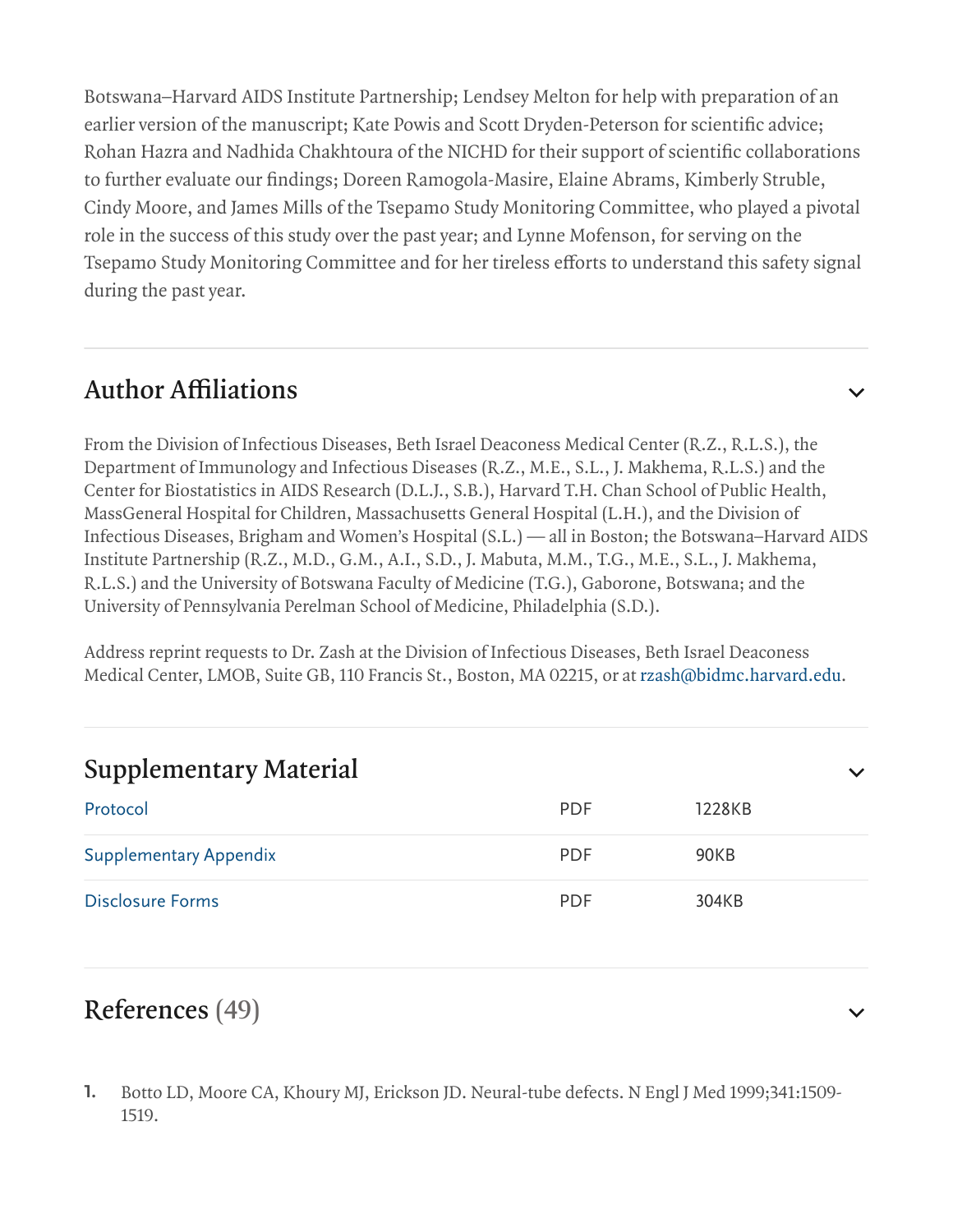Full Text Web of Science Medline Google Scholar

- 2. Cadman J. Efavirenz pregnancy warning. GMHC Treat Issues 1998;12(3):12-12. Medline Google Scholar
- De Santis M, Carducci B, De Santis L, Cavaliere AF, Straface G. Periconceptional exposure to 3. efavirenz and neural tube defects. Arch Intern Med 2002;162:355-355.

Crossref Medline Google Scholar

- Fundarò C, Genovese O, Rendeli C, Tamburrini E, Salvaggio E. Myelomeningocele in a child with 4. intrauterine exposure to efavirenz. AIDS 2002;16:299-300. Crossref Medline Google Scholar
- **5.** Saitoh A, Hull AD, Franklin P, Spector SA. Myelomeningocele in an infant with intrauterine exposure to efavirenz. J Perinatol 2005;25:555-556.

Crossref Medline Google Scholar

- Ford N, Mofenson L, Shubber Z, et al. Safety of efavirenz in the first trimester of pregnancy: an updated systematic review and meta-analysis. AIDS 2014;28:Suppl 2:S123-S131. Crossref Medline Google Scholar 6.
- Vitoria M, Hill A, Ford N, et al. The transition to dolutegravir and other new antiretrovirals in lowincome and middle-income countries: what are the issues? AIDS 2018;32:1551-1561. Crossref Medline Google Scholar 7.
- Handbook of the Botswana 2016 integrated HIV clinical care guidelines. Gaborone: Botswana 8. Ministry of Health, 2016 (https://aidsfree.usaid.gov/sites/default/files/botswana\_art\_2016.pdf). Google Scholar
- **9.** Zash R, Makhema J, Shapiro RL. Neural-tube defects with dolutegravir treatment from the time of conception. N Engl J Med 2018;379:979-981. Full Text Medline Google Scholar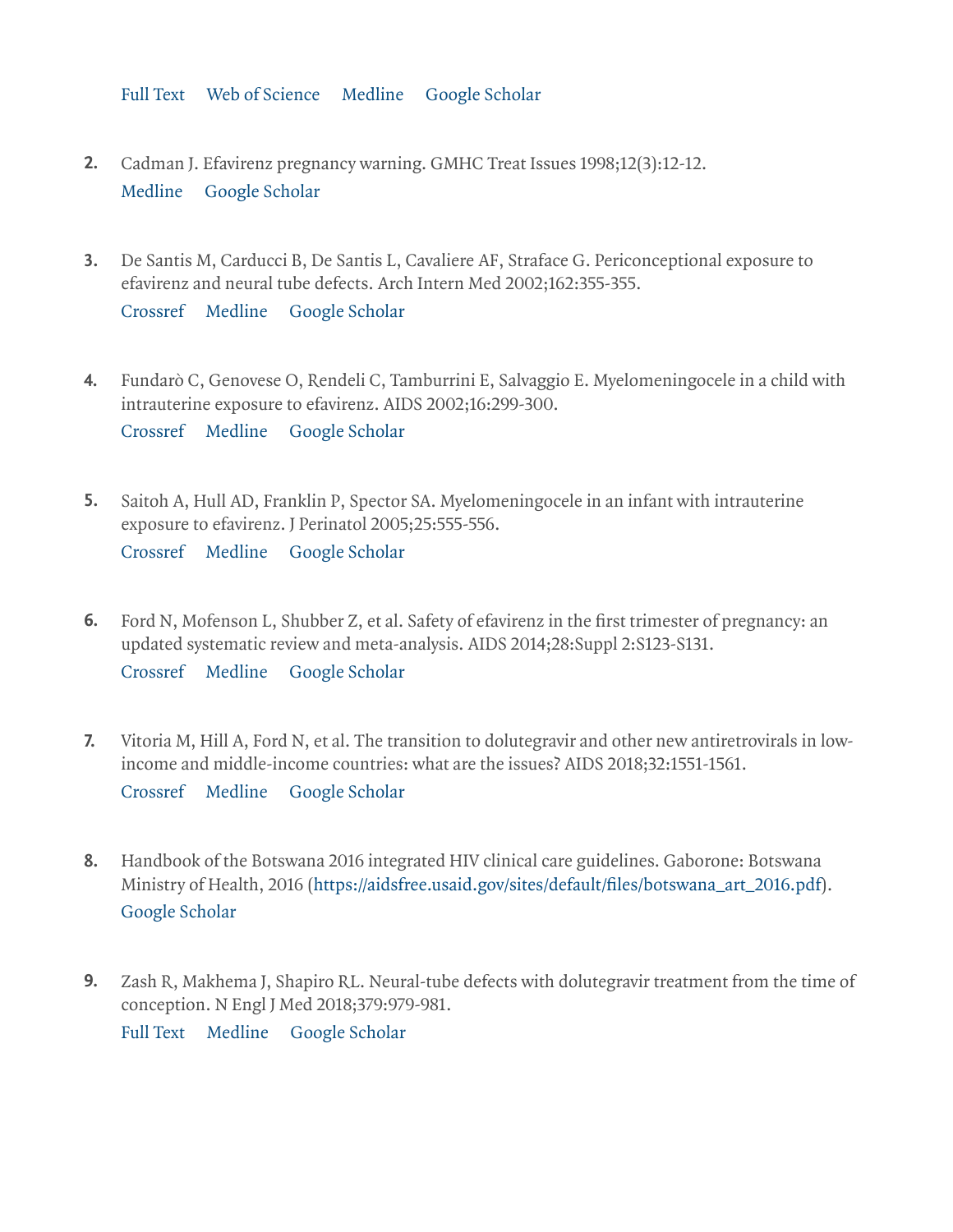- **10.** New study suggests risk of birth defects in babies born to women on HIV medicine dolutegravir. Amsterdam: European Medicines Agency, May 18, 2018 (https://www.ema.europa.eu/en/news/newstudy-suggests-risk-birth-defects-babies-born-women-hiv-medicine-dolutegravir). Google Scholar
- FDA drug safety communication: FDA to evaluate potential risk of neural tube birth defects with 11. HIV medicine dolutegravir (Juluca, Tivicay, Triumeq). Silver Spring, MD: Food and Drug Administration, September 2018 (https://www.fda.gov/drugs/drug-safety-and-availability/fda-drugsafety-communication-fda-evaluate-potential-risk-neural-tube-birth-defects-hiv-medicine). Google Scholar
- **12.** Zash R, Jacobson DL, Diseko M, et al. Comparative safety of antiretroviral treatment regimens in pregnancy. JAMA Pediatr 2017;171(10):e172222-e172222. Crossref Medline Google Scholar
- **13.** Health statistics report 2010. Gaborone: Statistics Botswana, November 2017 (www.statsbots.org.bw/sites/default/files/publications/Health%20Statistics%20Report%202010.p df).

#### Google Scholar

14. Villar J, Cheikh Ismail L, Victora CG, et al. International standards for newborn weight, length, and head circumference by gestational age and sex: the Newborn Cross-Sectional Study of the INTERGROWTH-21st Project. Lancet 2014;384:857-868.

Crossref Web of Science Medline Google Scholar

**15.** Villar J, Giuliani F, Fenton TR, Ohuma EO, Ismail LC, Kennedy SH. INTERGROWTH-21st very preterm size at birth reference charts. Lancet 2016;387:844-845.

Crossref Medline Google Scholar

- **16.** Safety issues affecting women living with HIV using dolutegravir at the time of conception: advice for healthcare workers. Gaborone: Botswana Ministry of Health and Wellness, May 24, 2018. Google Scholar
- **17.** Agresti A, Coull B. Approximate is better than "exact" for interval estimation of binomial proportions. Am Stat 1998;52:119-126.

Crossref Web of Science Google Scholar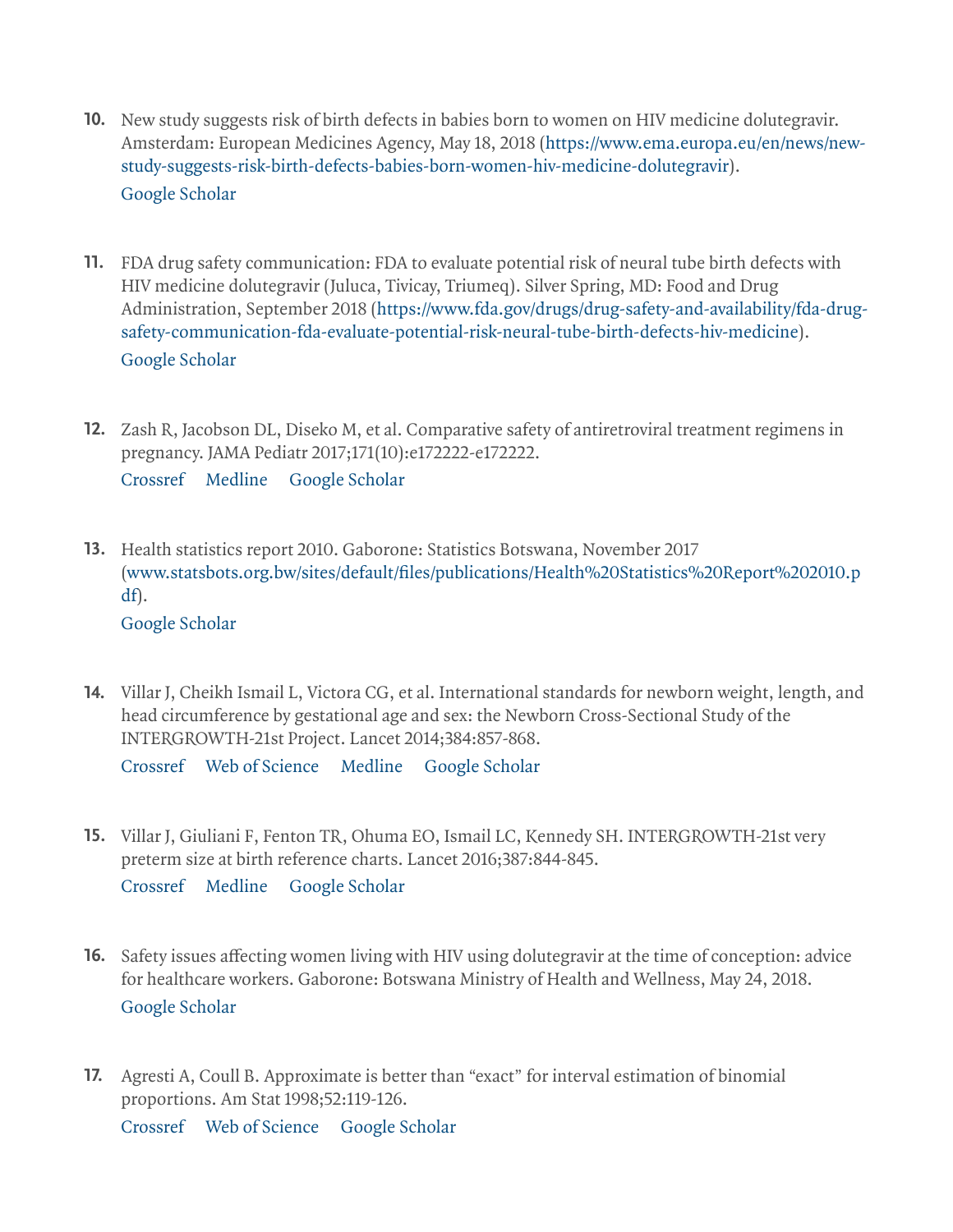- **18.** Newcombe RG. Interval estimation for the difference between independent proportions: comparison of eleven methods. Stat Med 1998;17:873-890. Crossref Web of Science Medline Google Scholar
- 19. Zash R, Jacobson DL, Diseko M, et al. Comparative safety of dolutegravir-based or efavirenz-based antiretroviral treatment started during pregnancy in Botswana: an observational study. Lancet Glob Health 2018;6(7):e804-e810.

Crossref Medline Google Scholar

20. Spiegelman D, Hertzmark E. Easy SAS calculations for risk or prevalence ratios and differences. Am J Epidemiol 2005;162:199-200.

Crossref Web of Science Medline Google Scholar

- 21. Tivicay: dolutegravir (DTG): New Drug Application (NDA) 204790. Drugs@FDA: FDA approved drug products. Silver Spring, MD: Food and Drug Administration, August 6, 2013 (https://www.accessdata.fda.gov/drugsatfda\_docs/nda/2013/204790Orig1S000SumR.pdf). Google Scholar
- 22. Antiretroviral Pregnancy Registry Steering Committee. The Antiretroviral Pregnancy Registry interim report for 1 January 1989 through 31 January 2019. Wilmington, NC: Registry Coordinating Center, June 2019 (http://www.apregistry.com/forms/interim\_report.pdf). Google Scholar
- 23. Chandiwana N, Hill A, Chersich M, et al. Serum folate and birth outcomes: DTG vs EFV trial evidence in South Africa. Presented at the Conference on Retroviruses and Opportunistic Infections (CROI), Seattle, March 4–7, 2019. Google Scholar
- 24. Grayhack C, Sheth A, Kirby O, et al. Evaluating outcomes of mother-infant pairs using dolutegravir for HIV treatment during pregnancy. AIDS 2018;32:2017-2021. Medline Google Scholar
- **25.** Kowalska J, Gökengin D, Aho I, et al. Exposure to dolutegravir in pregnant HIV-positive women in Central and Eastern Europe and neighbouring countries: data from the ECEE Network Group. Presented at HIV Glasgow, Glasgow, United Kingdom, October 28–31, 2018. J Int AIDS Soc 2018;21:Suppl 8:e25187-e25187.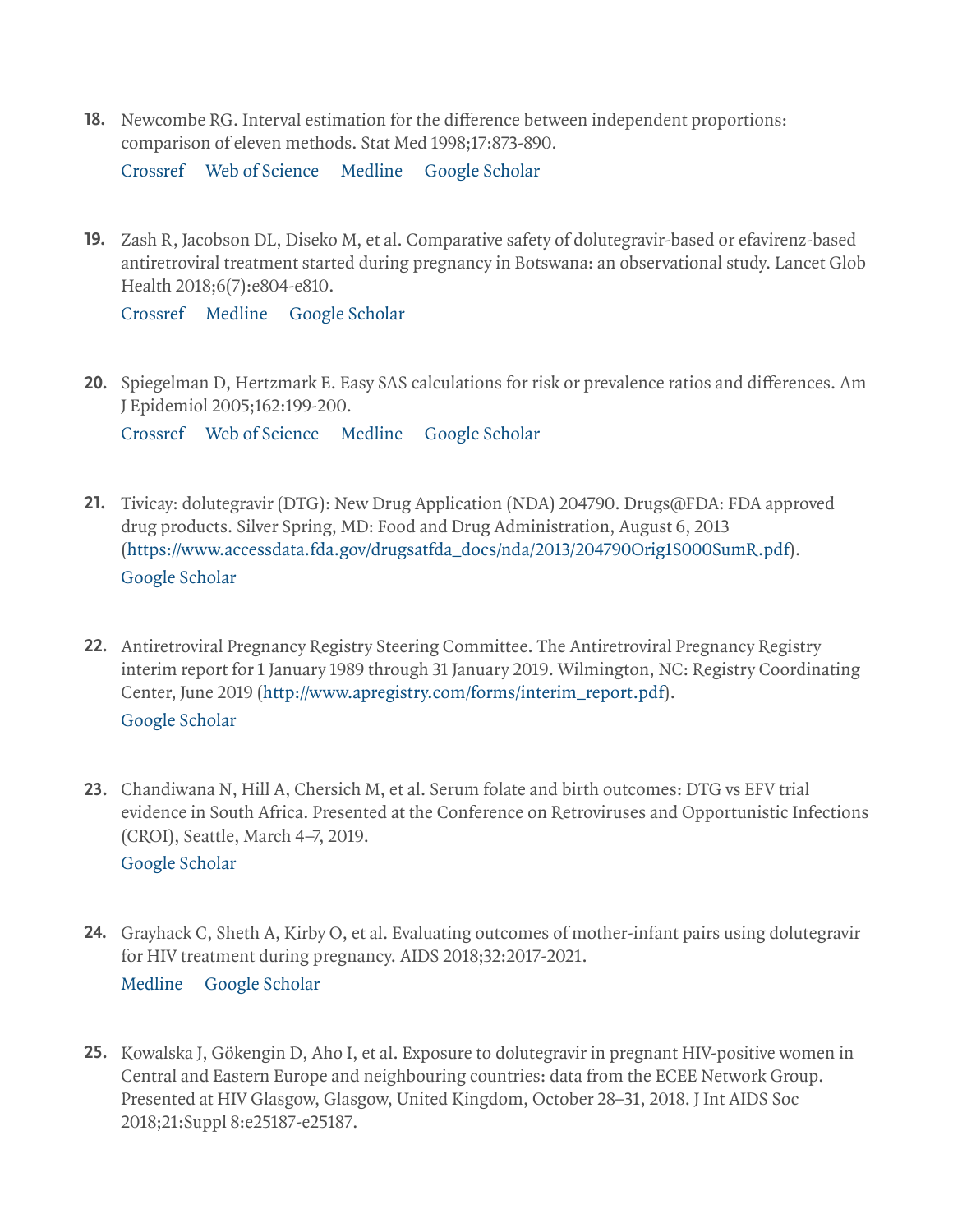Medline Google Scholar

**26.** Money D, Lee T, Farjou G, et al. An analysis of congenital abnormalities in pregnant women living with HIV in Canada: no signal for neural tube defects in women exposed to dolutegravir. J Int AIDS Soc 2018;21:Suppl 8:e25187-e25187.

Medline Google Scholar

- **27.** Sibiude J, Le Chenadec J, Mandelbrot L, et al. No increase in birth defects in infants exposed to integrase inhibitors at conception. Presented at the Conference on Retroviruses and Opportunistic Infections, Seattle (CROI), March 4–7, 2019. Google Scholar
- **28.** Weissmann D, De Leuw P, Gute P, et al. Use of integrase inhibitors in HIV-positive pregnant women: data from the Frankfurt HIV Cohort. J Int AIDS Soc 2018;21:Suppl 8:e25187-e25187. Medline Google Scholar
- **29.** Bornhede R, Soeria-Atmadja S, Westling K, Pettersson K, Navér L. Dolutegravir in pregnancy effects on HIV-positive women and their infants. Eur J Clin Microbiol Infect Dis 2018;37:495-500. Crossref Medline Google Scholar
- **30.** Chouchana L, Beeker N, Treluyer JM. Is there a safety signal for dolutegravir and integrase inhibitors during pregnancy? J Acquir Immune Defic Syndr 2019;81:481-486. Crossref Medline Google Scholar
- 31. Orrell C, Hagins DP, Belonosova E, et al. Fixed-dose combination dolutegravir, abacavir, and lamivudine versus ritonavir-boosted atazanavir plus tenofovir disoproxil fumarate and emtricitabine in previously untreated women with HIV-1 infection (ARIA): week 48 results from a randomised, open-label, non-inferiority, phase 3b study. Lancet HIV 2017;4(12):e536-e546.

Crossref Medline Google Scholar

32. Williams LJ, Rasmussen SA, Flores A, Kirby RS, Edmonds LD. Decline in the prevalence of spina bifida and anencephaly by race/ethnicity: 1995-2002. Pediatrics 2005;116:580-586. Crossref Medline Google Scholar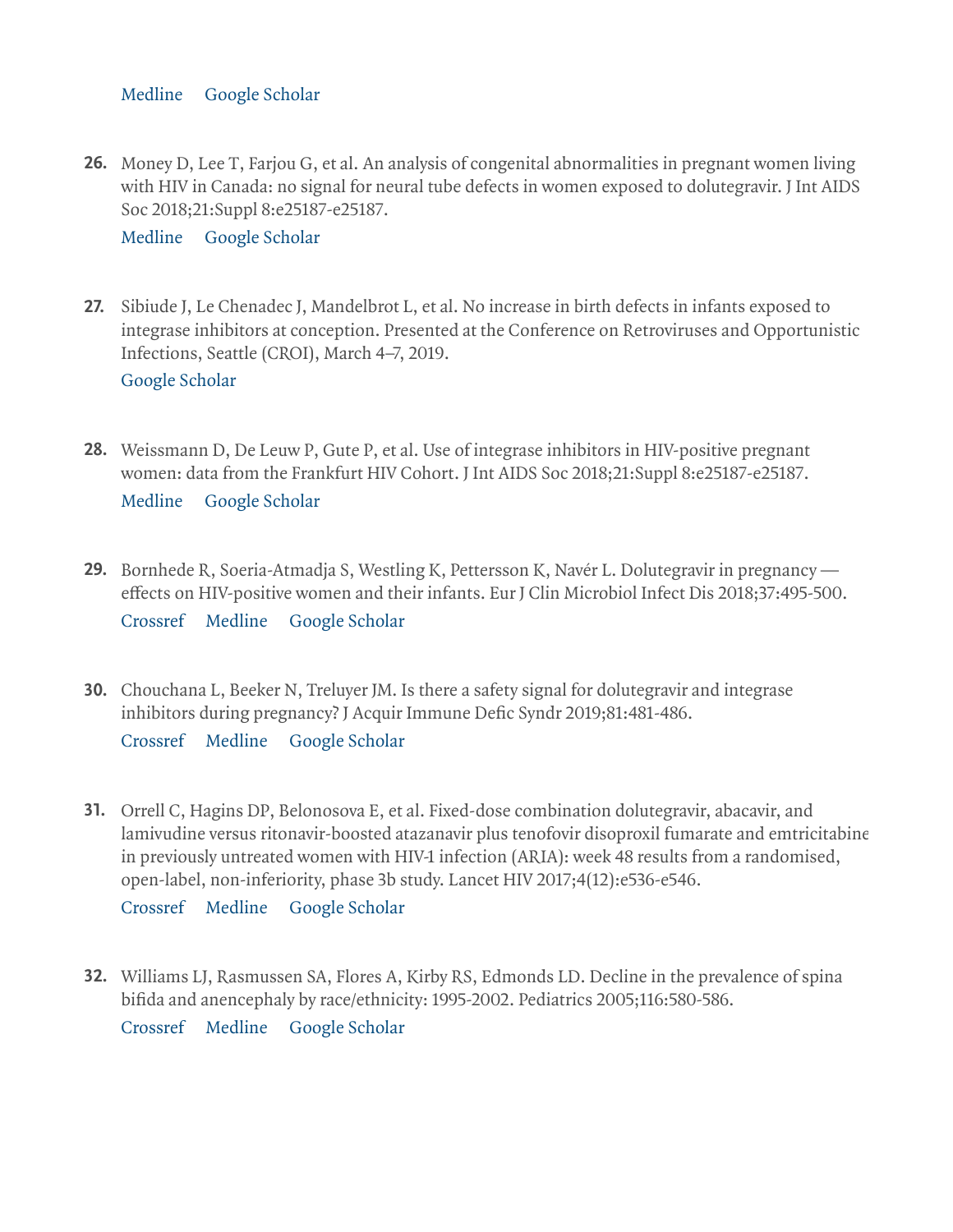**33.** Cabrera RM, Souder JP, Steele JW, et al. The antagonism of folate receptor by dolutegravir: developmental toxicity reduction by supplemental folic acid. AIDS 2019 June 26 (Epub ahead of print).

Crossref Medline Google Scholar

**34.** Zamek-Gliszczynski MJ, Zhang X, Mudunuru J, et al. Clinical extrapolation of the effects of dolutegravir and other HIV integrase inhibitors on folate transport pathways. Drug Metab Dispos 2019 June 5 (Epub ahead of print).

Crossref Medline Google Scholar

- **35.** Periconceptional folic acid supplementation to prevent neural tube defects. Geneva: World Health Organization, February 11, 2019 (https://www.who.int/elena/titles/folate\_periconceptional/en/). Google Scholar
- **36.** Behrman R, Butler A, eds. Preterm birth: causes, consequences, and prevention. Washington, DC: National Academies Press, 2007. Google Scholar
- **37.** Chen J, Chen P, Bo T, Luo K. Cognitive and behavioral outcomes of intrauterine growth restriction school-age children. Pediatrics 2016;137(4):e20153868-e20153868.

Crossref Medline Google Scholar

- **38.** Schieve LA, Tian LH, Rankin K, et al. Population impact of preterm birth and low birth weight on developmental disabilities in US children. Ann Epidemiol 2016;26:267-274. Crossref Medline Google Scholar
- Davey S, Ajibola G, Sakoi M, et al. In utero mother-to-child transmission (MTCT) in Botswana does 39. not differ between efavirenz/tenofovir/emtricitabine (EFV/TDF/FTC) and dolutegravir/tenofovir/emtricitabine (DTG/TDF/FTC). Presented at the 10th IAS Conference on HIV Science, Mexico City, July 21–24, 2019. Google Scholar
- **40.** Howards PP, Hertz-Picciotto I, Poole C. Conditions for bias from differential left truncation. Am J Epidemiol 2007;165:444-452.

Crossref Medline Google Scholar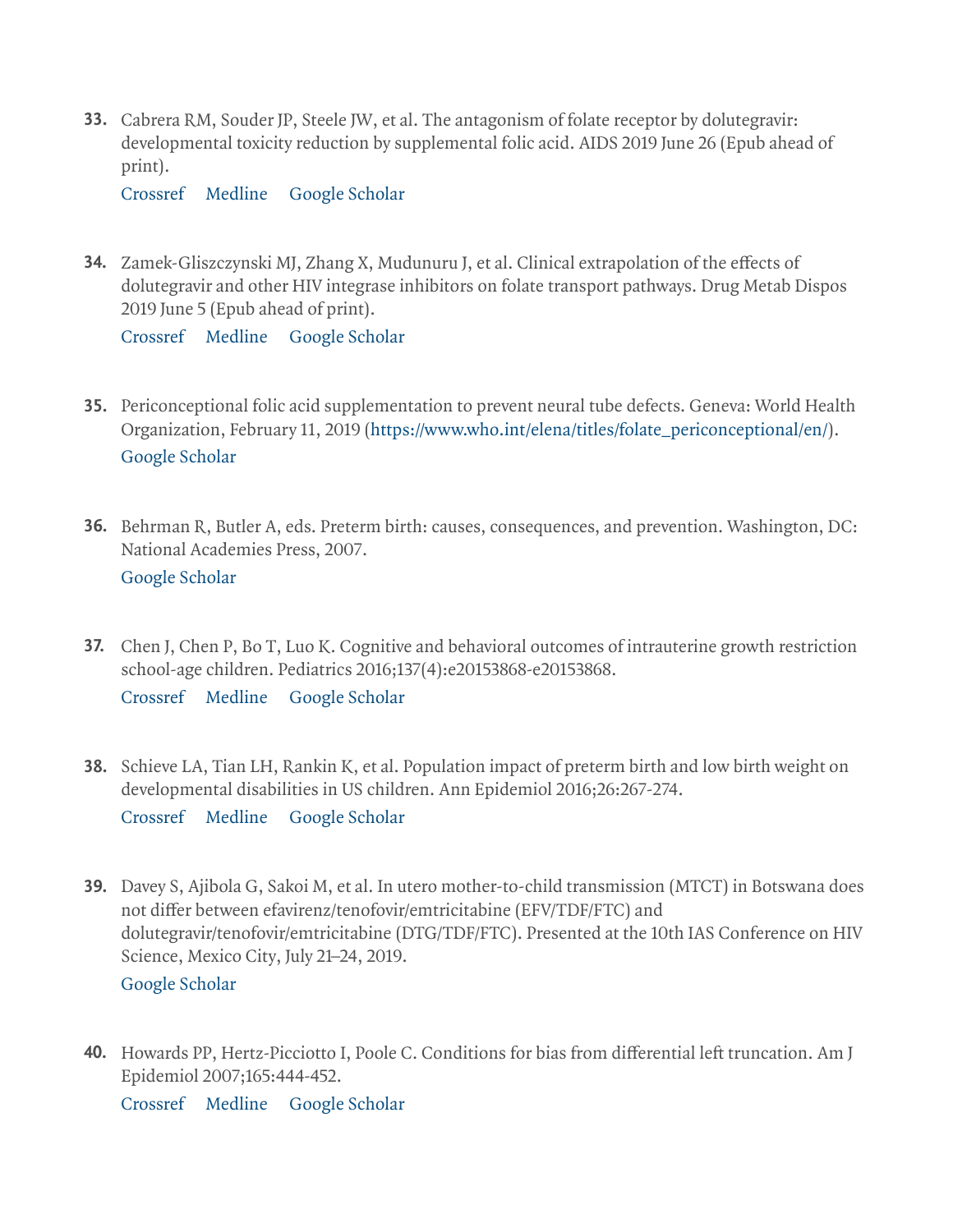- 41. Lisonkova S, Joseph KS. Left truncation bias as a potential explanation for the protective effect of smoking on preeclampsia. Epidemiology 2015;26:436-440. Crossref Medline Google Scholar
- 42. Schisterman EF, Cole SR, Ye A, Platt RW. Accuracy loss due to selection bias in cohort studies with left truncation. Paediatr Perinat Epidemiol 2013;27:491-502. Crossref Medline Google Scholar
- Dugdale CM, Ciaranello AL, Bekker LG, et al. Risks and benefits of dolutegravir- and efavirenz-43. based strategies for South African women with HIV of child-bearing potential: a modeling study. Ann Intern Med 2019 April 2 (Epub ahead of print).

Crossref Medline Google Scholar

44. Phillips AN, Venter F, Havlir D, et al. Risks and benefits of dolutegravir-based antiretroviral drug regimens in sub-Saharan Africa: a modelling study. Lancet HIV 2019;6(2):e116-e127.

Crossref Medline Google Scholar

- **45.** Hoffman RM, Mofenson LM. Decision-making in a time of uncertainty: dolutegravir for reproductive-age women. Ann Intern Med 2019 April 2 (Epub ahead of print). Crossref Medline Google Scholar
- 46. Krubiner CB, Faden RR, Cadigan RJ, et al. Advancing HIV research with pregnant women: navigating challenges and opportunities. AIDS 2016;30:2261-2265.

Crossref Medline Google Scholar

47. Wickremsinhe MN, Little MO, Carter AS, Sullivan KA, Lyerly AD. Beyond "vessels and vectors": a global review of registered HIV-related clinical trials with pregnant women. J Womens Health (Larchmt) 2019;28:93-99.

Crossref Medline Google Scholar

**48.** Zash RM, Williams PL, Sibiude J, Lyall H, Kakkar F. Surveillance monitoring for safety of in utero antiretroviral therapy exposures: current strategies and challenges. Expert Opin Drug Saf 2016;15:1501-1513.

Crossref Medline Google Scholar